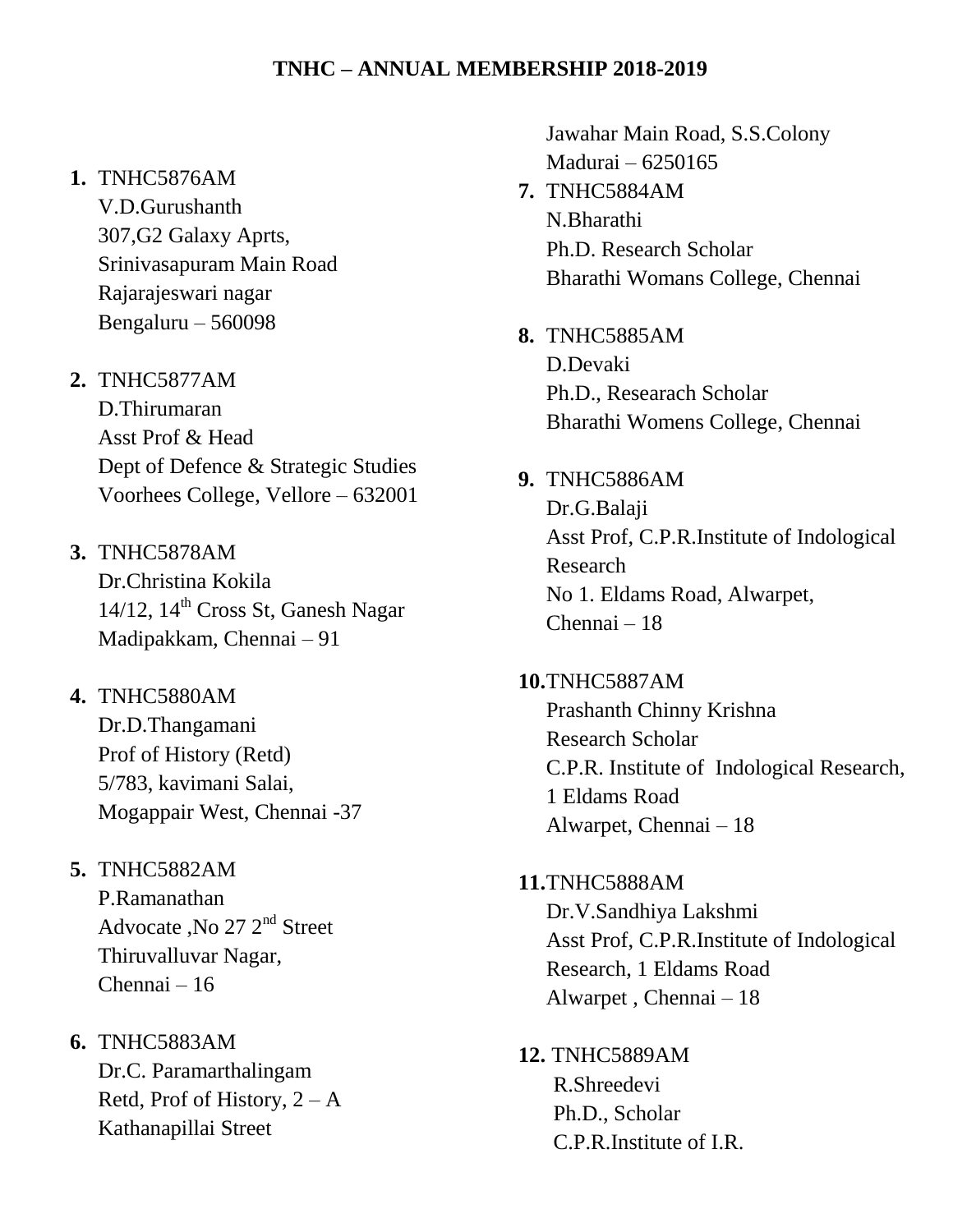Eldams Road, Alwarpet, Chennai – 18

#### **13.**TNHC5890AM

Jayanthi Ramesh Research Scholar C.P.R.Institute of I.R. Eldams Road, Alwarpet, Chennai – 18

### **14.**TNHC5891AM

N.Vijayakanth Research Scholar C.P.R.Institute of I.R. Eldams Road, Alwarpet, Chennai -18

## **15.**TNHC5892AM

C.Uma Research Scholar Archaeology Dept Universityof Madras, Chennai – 5

### **16.**TNHC5893AM

M.Panner 3828, 42nd Street M.M.D.A Mathur, First Main Road. Chennai – 68

## **17.**TNHC5894AM

Preethi. N Research Scholar Queens Marys College, Chennai – 5

#### **18.**TNHC5895AM

S.Nandhini Research Scholar Queens Marys College, Chennai – 5 **19.**TNHC5896AM B.Mariammal Research Scholar Dept of History Queens Marys College, Chennai – 5 **20.**TNHC5897AM Dr.S.Senthamizh Pavai Professor & Director Centre for Tamil Culture Alagappa University, Karaikudi **21.**TNHC5898AM R.Shanmathi Student, Saveetha School of Law Shri Veedu Builders Kattupakkam, Chennai – 56 **22.**TNHC5899AM R.Saritha 34/5 Maria Apartments K.M.N.Street, Mandaveli Chennai -28 **23.**TNHC5901AM Pradeep Chakravarthy Research Scholar, Dept of History MCC, Tambaram, Chennai – 17 **24.**TNHC5902AM R.Devisri Research Scholar Madurai Kamaraj University Madurai.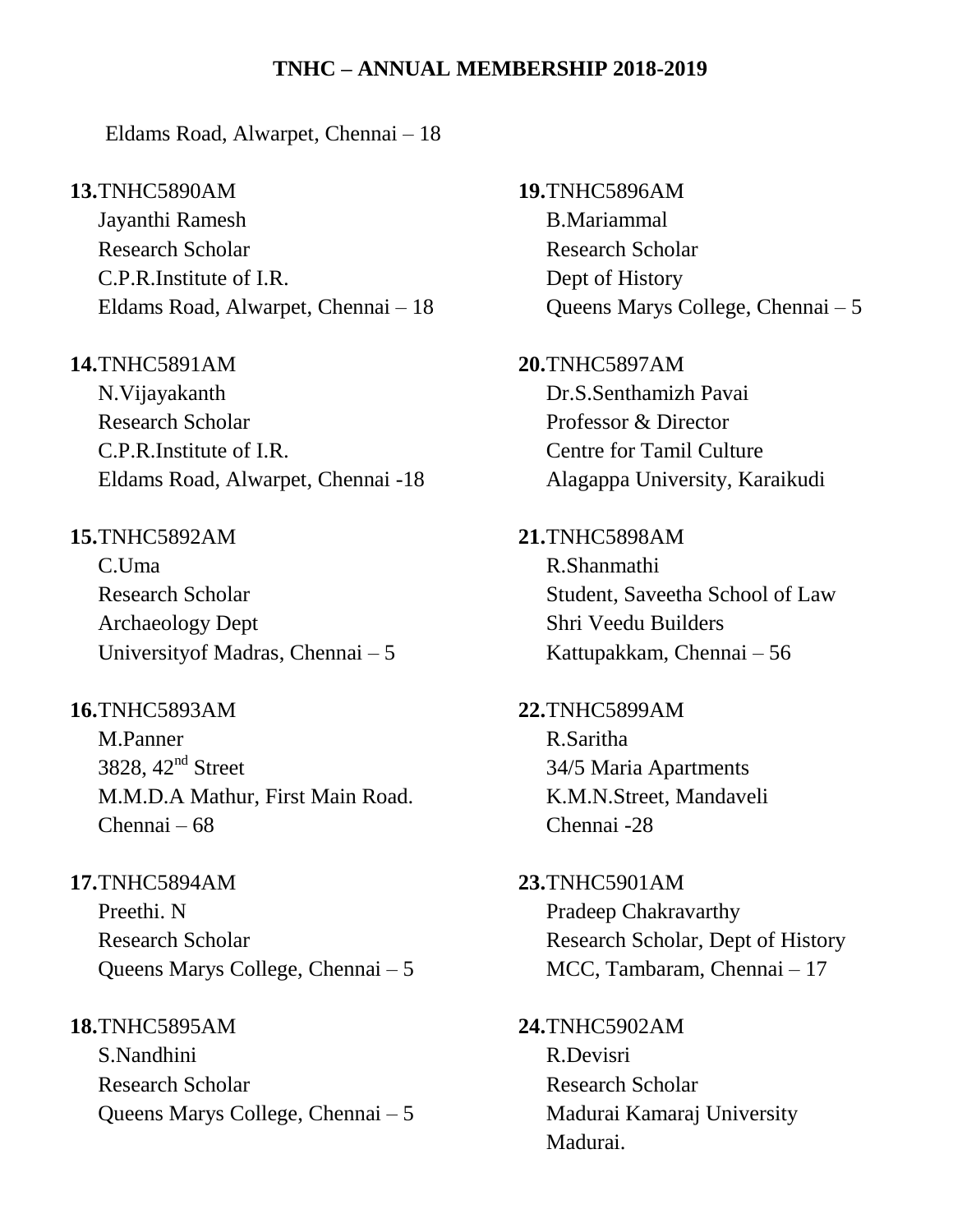#### **25.**TNHC5904AM

S.Sheeba Ph.d., Research Scholar Dept of History University of Madras,  $Ch - 5$ 

**26.**TNHC5905AM

Soyar Kaping Ph.D., Research Scholar Dept of History University of Madras,  $Ch - 5$ 

**27.**TNHC5906AM Riswana M.P Ph.D.,Scholar Dept of History Queens Marys College, Ch – 5

**28.**TNHC5907AM P.Vijayalakshmi No. 15.A.SRP Kovil Street, J2 JASA Apartments, TVK Nagar, Ch – 82

**29.**TNHC5908AM M.Siddique Ahmed Asst prof of History Isamiah College (A) Vaniyambadi

**30.**TNHC5909AM R.Tamil Selvam Plot N0.10, Chithambara Nagar Tirukkottali (po) Alangudi (T.K) **31.**TNHC5910AM G.Sekar PG Asst in History Govt Hr Sec School Kasinayakkanpatti

**32.**TNHC5911AM P.Kasi B.T.Teacher Girls High School Nimmiyampattu

**33.**TNHC5912AM R.Vijayan B.T.Teacher ,Govt Hr Sec School Patchur, Natrampalli Vellore

**34.**TNHC5913AM S,Kathir B.T.Asst Govt Hr Sec School Anchetty, Krishnagiri (Dt)

- **35.**TNHC5914AM G.Suresh B.T.Asst GHSS Periyathallapadi, Uthangarai (T.K) Krishnagiri.
- **36.**TNHC5915AM K.Ganesan PG Asst in History Govt Hr Sec School Vishamangalam, Tirupattur Vellore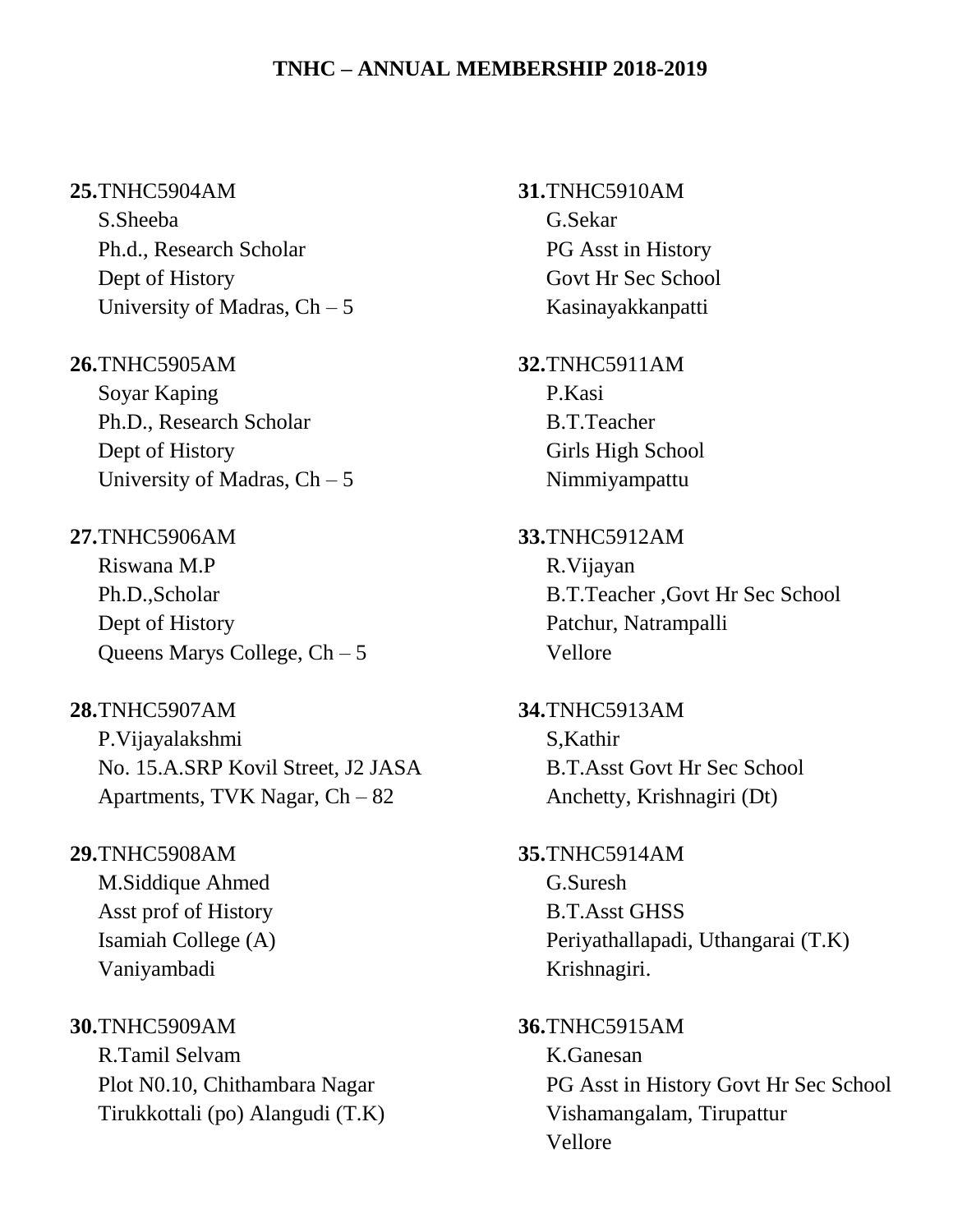#### **37.**TNHC5916AM

P.Senthil Kumar B.T.Asst Govt Hr Sec School Hanumanthapuram, Karimangalam Dharmapuri

**38.**TNHC5917AM M.Mujipurrahiman B.T.Asst Govt Boys Hr Sec School Desur

**39.**TNHC5918AM K.Maheswari Ph.D., Scholar Dept of Sculpture Tamil University, Thanjavur

**40.**TNHC5921AM A.Anglin Sahaya Mary 6-I, Kamaraj Nagar Nilakottai Dindugul – 624208

**41.**TNHC5922AM K.Kamala Research Scholar Dept of History Meenakshi College for Women Kodambakkam Chennai – 24

**42.**TNHC5923AM T.Vijayamala Research Scholar Dept of Sculpture Tamil University Thanjavur – 613010

**43.**TNHC5924AM Arun .A.S Guest Lect ,S.N.College Chathannur, Kollam – 691576

**44.**TNHC5925AM Asha Rajan Natin Krishna House, Narayana Pushparadi Road Poonkunnam Thirupur

**45.**TNHC5927AM Dr.S.Venkataraman H – Block 11/17, Kotturpuram Chennai – 85

**46.**TNHC5929AM S.Ramasubbu H – Block, 12/9 Kotturpuram Chennai – 85

**47.**TNHC5930AM Manjula.G Ph.D.,Scholar Dept Of History & Tourism Ethiraj College For Women Chennai – 8

**48.**TNHC5931AM Dr.D.Kalyani Asst Prof Dept of Historical Studies Bharathi Women College, Ch – 108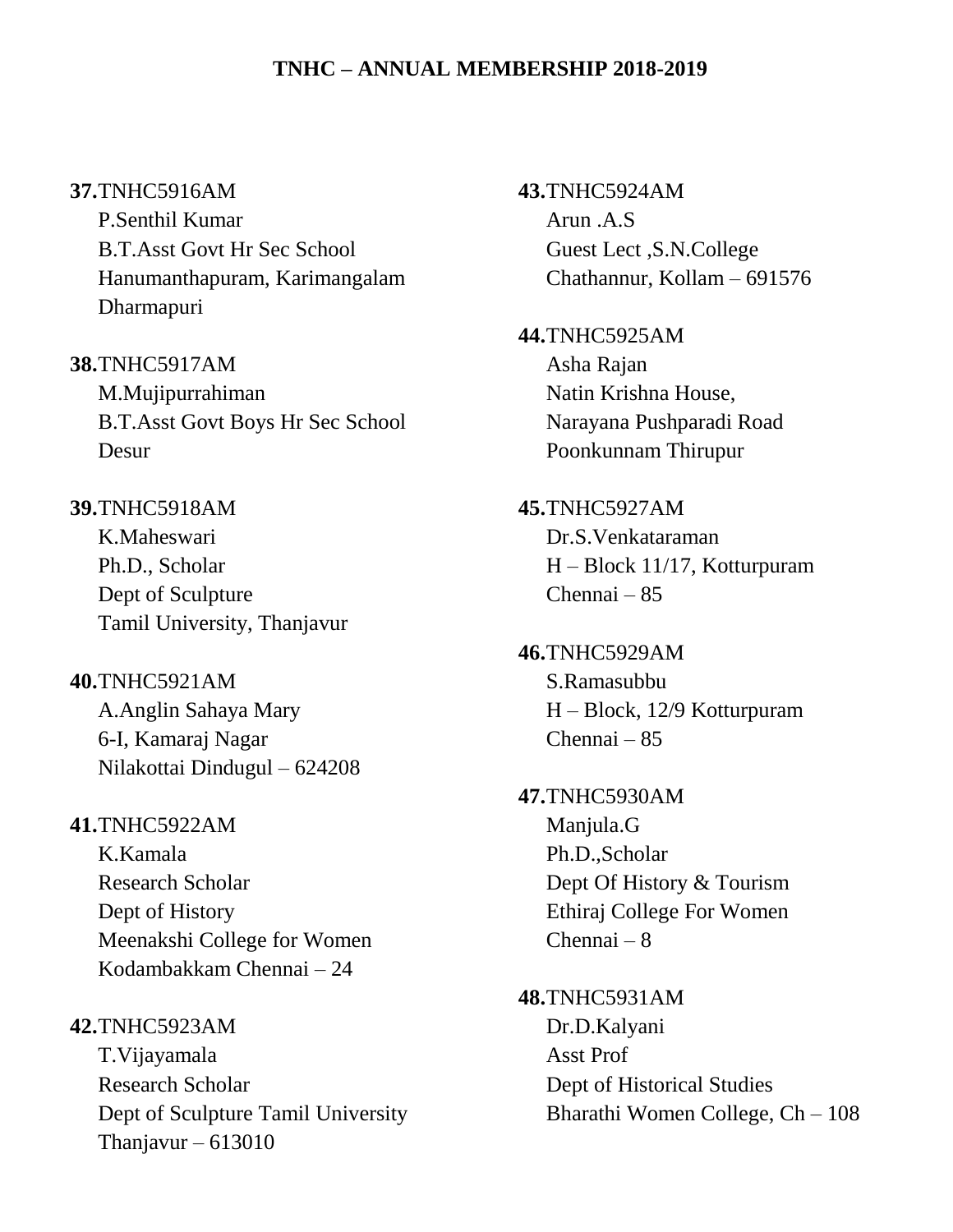#### **49.**TNHC5932AM

Dr.k.Sivaramalingam Assst Prof, Dept Of Historical Studies Annamalai University

## **50.**TNHC5933AM

Loganathan .S Ph.D., Scholar Dept Of Historical Studies Bharathi Women's College, Ch – 108

## **51.**TNHC5934AM

Yamuna .S Ph.D., Scholar Dept of Historical Studies Bharathi Women's College, Ch – 108

## **52.**TNHC5935AM

R.Hemalatha Ph.D., Scholar Dept Of History Bharathi Women's College, Ch – 108

## **53.**TNHC5936AM

Dr.C.Swathanthira Kumar Asst Prof, Dept Of History Presidency College, Chennai – 5

#### **54.**TNHC5937AM

S.Thirumalai Ph.D., Scholar Dept Of History Presidency College, Chennai – 5 **55.**TNHC5939AM R.Thilainayagi Reseaarch Scholar Dept Of History Vallalar College For Women Thindal, Erode – 12

## **56.**TNHC5940AM K.Meganathan No. 54 A East St Neivasal Maradurai

Thiruvidai Maruthur **57.**TNHC5941AM G.Jayageetha 28 1<sup>st</sup> St, Kandasamy Nagar Maduravoyal ,Chennai – 95

**58.**TNHC5943AM I.Guganesan Dept Of Ancient History & Archaeology University Of Madras, Chennai – 5

**59.**TNHC5945AM S.R.Ragesh Amity University, Jaipur

## **60.**TNHC5946AM Prowat Rajan Sethi Asst Prof Amity University, Jaipur

**61.**TNHC5947AM B.Punithavathi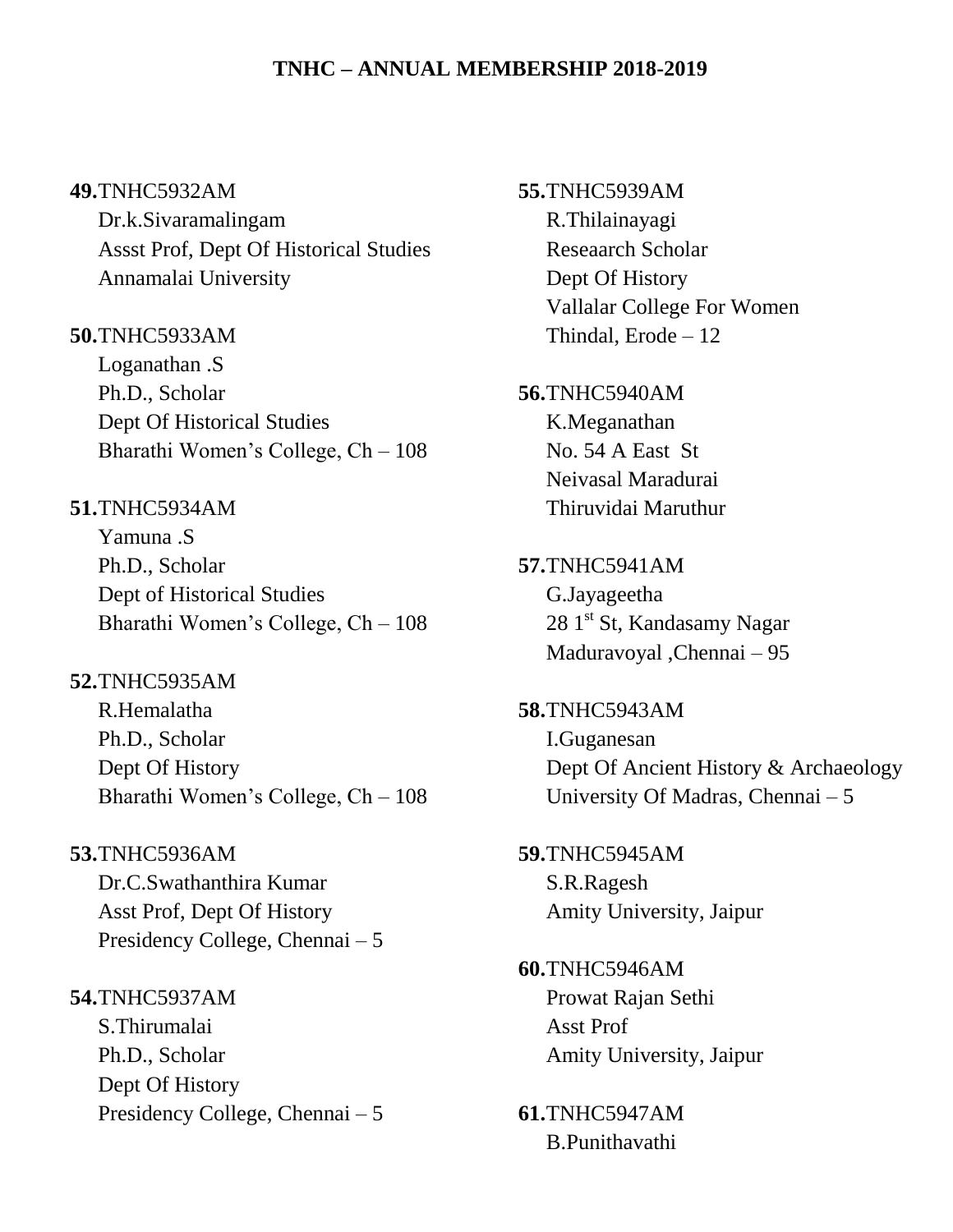Guest Lect

LRG Govt Arts College, Tirupur **62.**TNHC5948AM Dr.Mercy Anandhraj Asst Prof in History Nirmala College For Women Coimbatore – 18

**63.**TNHC5949AM

M.Jayachitra Guest Lect in History LRG Govt Arts College Tirupur.

**64.**TNHC5950AM T.Godvin Joni Chathiravilai, D No, 2-125B Tiruvarambu (Po) K.K.Dist.

**65.**TNHC5951AM M.K.Sreekesh Madamana (H) Konathu Kunnu (Po) Thrissur (Dt) Kerala

**66.**TNHC5952AM Dr.P.Rekha Payyamathathil (H) Kalady (Po) Ernakulam (Dt) Kerala

**67.**TNHC5953AM Kenny Rogger Resort (ANIIDCO) Haddo Post, Port Blair, Andama Nicobar 744102

**68.**TNHC5954AM

Ashitha Khosh G.C. Cheni, Malayadi (Po) **69.**TNHC5955AM M.Kalaiselvi Ph.D., Scholar Presidency College, Chennai – 5

**70.**TNHC5961AM Dr.Beulah Rachel Rajaratnamani Associate professor Dept Of Journalism & Communication University Of Madras, Chennai – 5

**71.**TNHC5962AM AS.Worchipam Research Scholar Dept Of Journalism & Communication University Of Madras, Chennai – 5

**72.**TNHC5963AM K.Latha Asst Prof Dept Of Historical Studies Quaid-E-Millath College, Chennai – 2

**73.**TNHC5964AM D.Balaji **Student** Ancient History And Archeaology University Of Madras Chennai – 5

**74.**TNHC5965AM Siddharthini MP **Student** Dept Of Ancient History & Archeaology University Of Madras, Chennai – 5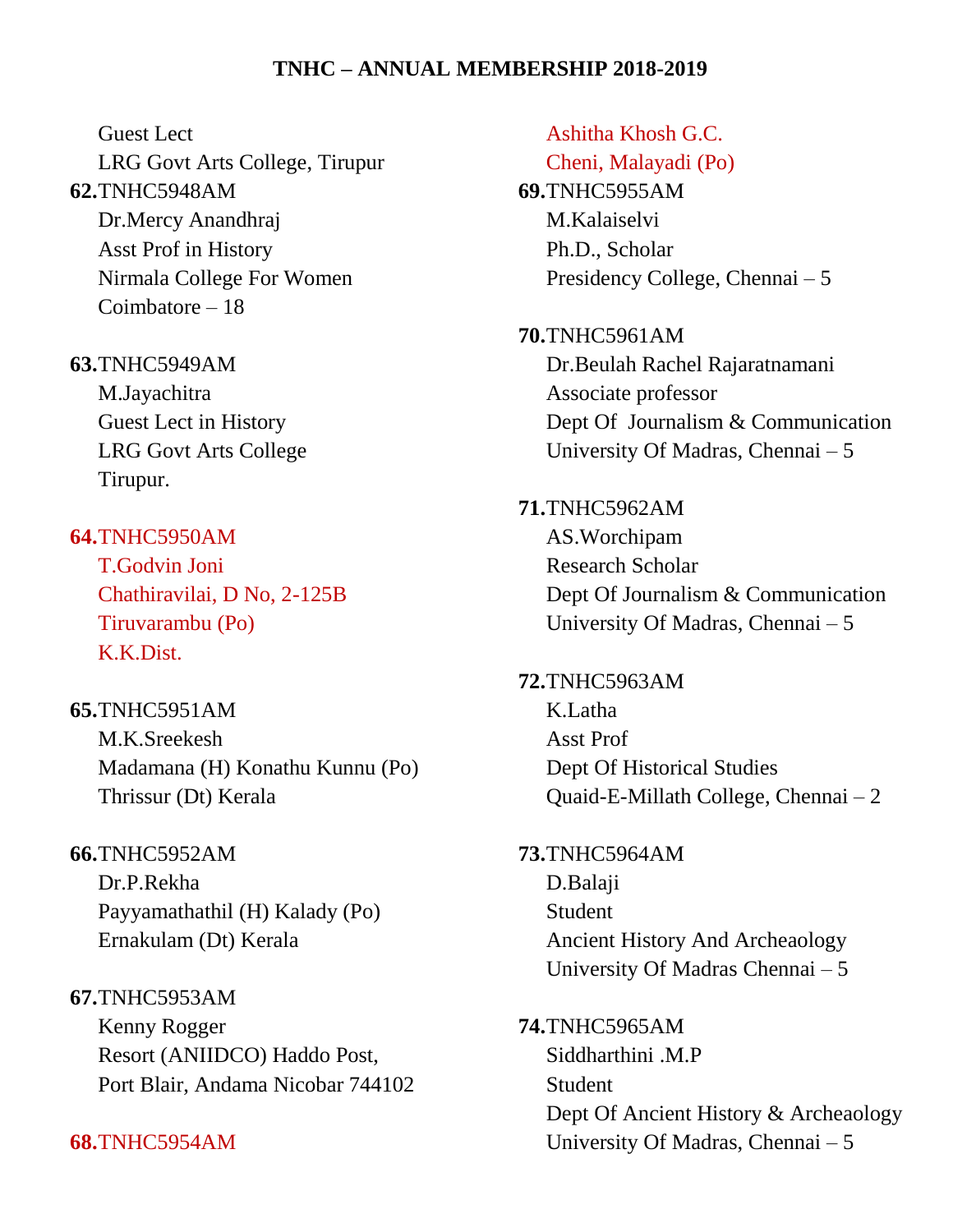#### **75.**TNHC5966AM

J.D.Sujithra Ph.D., Scholar NMCC, Marthandam

## **76.**TNHC5967AM Shiny.S Asst Prof Dept Of History NMCC, Marthandam

**77.**TNHC5968AM Pushpa Latha.P Ph.D., Scholar Dept Of History NMCC, Marthandam

## **78.**TNHC5969AM K.Padmapriya No.31/65 A P Road Choolai, Chennai – 112

**79.**TNHC5970AM K.Silambarasi 1/15 VOC St, Therkkutheru (Po) Melur T.K, Madurai (Dt)

**80.**TNHC5971AM M.Sharumila 6, Stephenson Lane, Avvai Nagar IIst Vyasarpadi, Chennai – 39

**81.**TNHC5972AM Dr.G.Malathi Guest Lect Bharathiyar University, Coimbatore–641 046.

- **82.**TNHC5973AM K.Karthiphan Guest Lecturer Bharathiar University Coimbatore–641 046.
- **83.**TNHC5974AM M.K.Janani Student, Dept of History Bharathiar University Coimbatore–641 046.
- **84.**TNHC5975AM Dept of History Bharathiar University Coimbatore–641 046.
- **85.**TNHC5976AM R.Nivedha Student, Dept of History Bharathiar University
- **86.**TNHC5977AM Mahalakshmi.K Dept of History Bharathiar University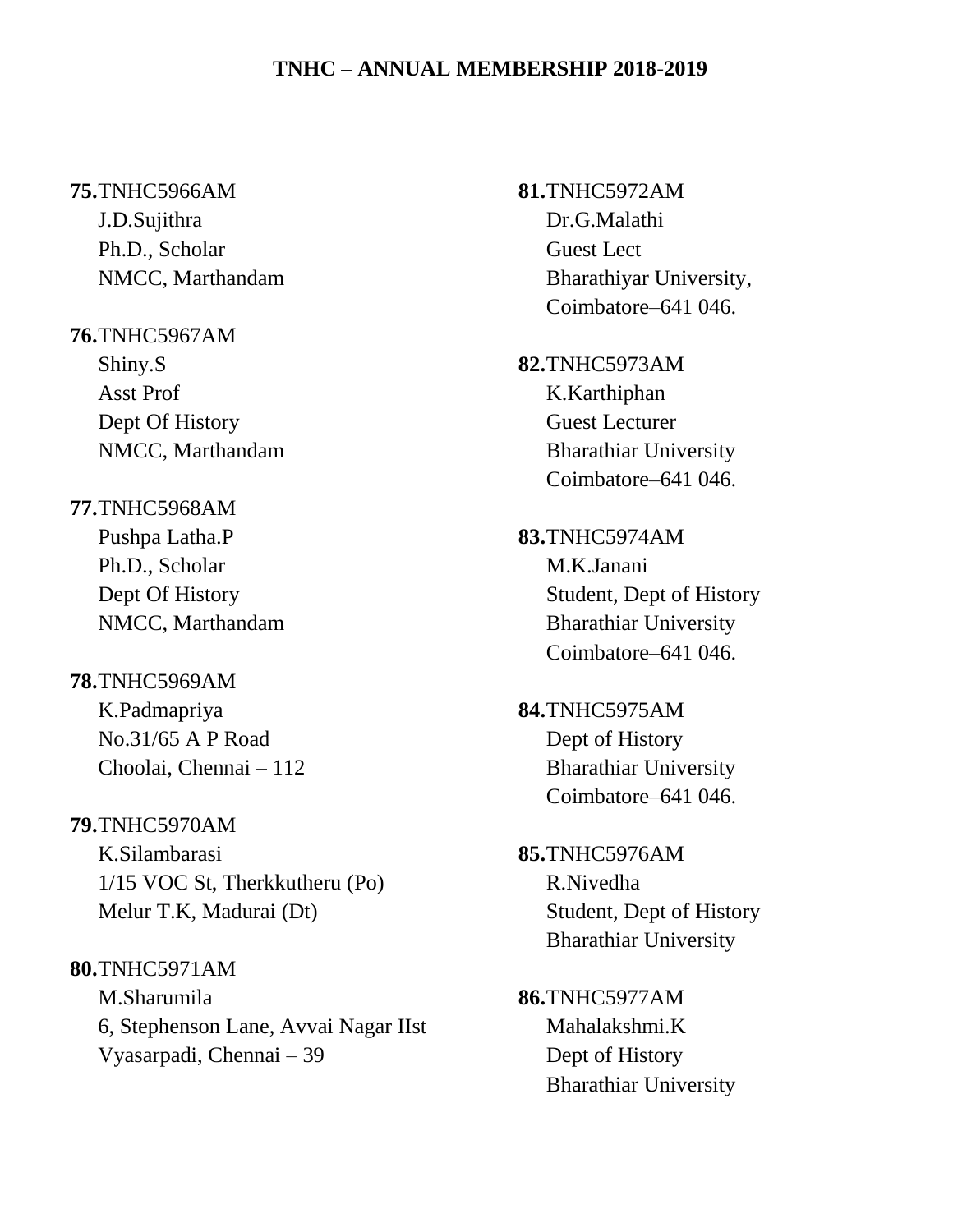## **87.** TNHC5978AM

T.Aditya Student, Dept of History Bharathiar University

- **88.** TNHC5979AM Aashika.S Student, Dept of History Bharathiar University
- **89.** TNHC5980AM Nithiyagasan.P Student, Dept of History Bharathiar University
- **90.** TNHC5981AM M.Madhusuthanan Student, Dept of History Bharathiar University
- **91.** TNHC5982AM Ruthran Bala Ganesh.V Student, Dept of History Bharathiar University
- **92.** TNHC5983AM Kamala Kannan .R Dept of History Bharathiar University
- **93.** TNHC5984AM J.R.Deepak Student, Dept of History Pachaiappa's College
- **94.** TNHC5985AM Dr.R.Siva Asst Prof Dept of History Pachaiappa's College
- **95.** TNHC5987AM P.Muthiah Vice Principal Lalaji Memorial omege School
- **96.** TNHC5989AM C.Rouccoumany Asst prof Tagore Govt Arts College
- **97.** TNHC5991AM R.Paramasivam No.335 E.Block, Moore Road Chennai
- **98.** TNHC5992AM R.Sasi Kumar Ph.D., Scholar Dept of History Presidency College, Chennai – 5
- **99.** TNHC5994AM S.Mukil Kumar Student Periyar Arts College Cuddalore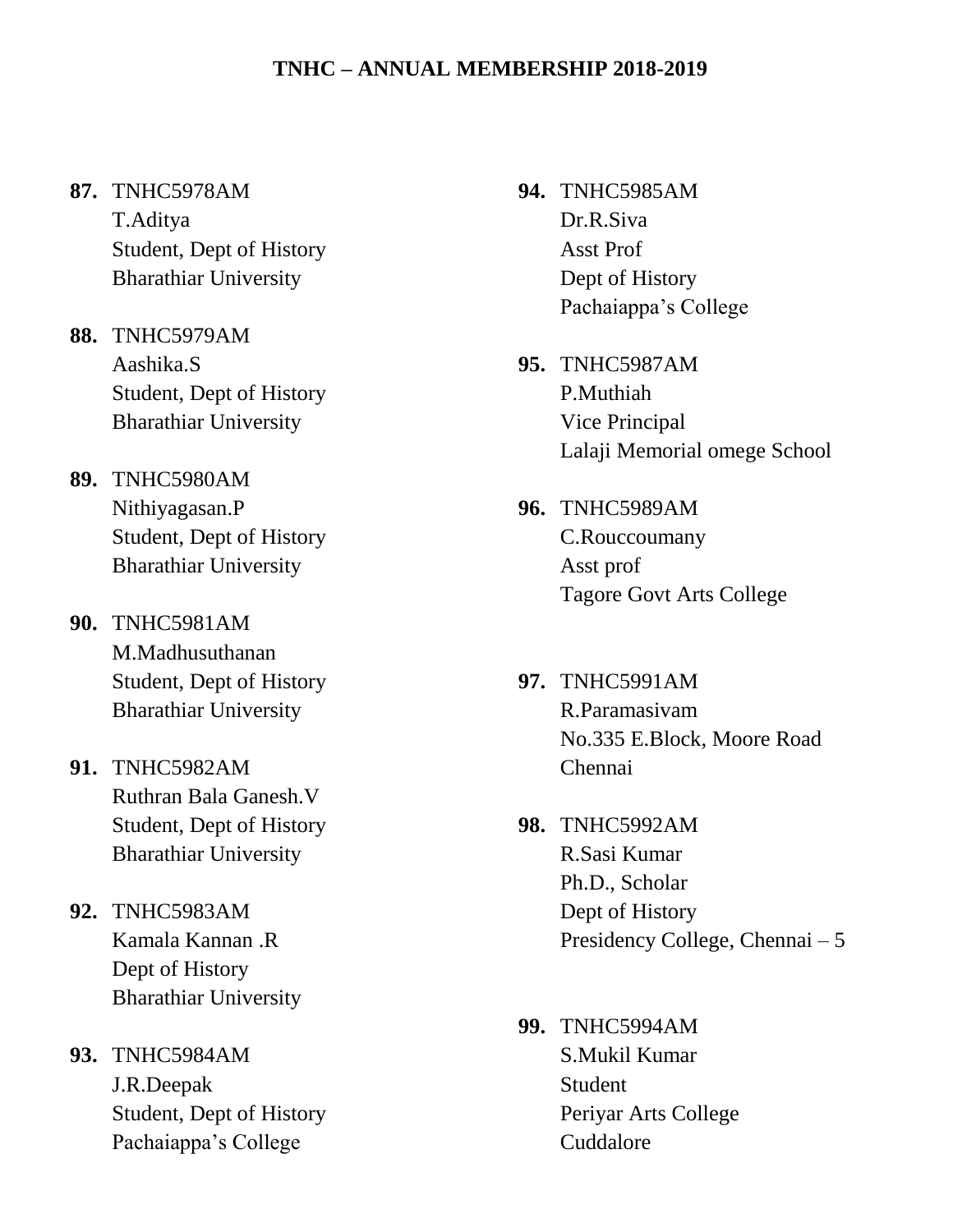#### **100.** TNHC5995AM

K.Soundarajan Ph.D., Scholar, Dept of History Annamalai University Chidambaram.

#### **101.** TNHC5996AM

Jeeva .S Student, PG & Research Dept of History Thiru Kolanjiappar Govt Arts College, Viruthachalam

## **102.** TNHC5997AM

V.Balachandar Reseaarch Scholar St.Joseph College of Arts Cuddalore

## **103.** TNHC5998AM Dr.Menaka

Asst Prof SRM University, Kanchipuram

**104.** TNHC5999AM Blaram .K Ph.D., Scholar Dept of History Bharathidasan University

**105.** TNHC6000AM J.Kalavathy Ph.D., Scholar Dept of History

#### Annamalai University -608 002

- **106.** THNC6001AM S.Kalai Selvam Ph.D., Scholar Dept of History Annamalai University – 608 002
- **107.** TNHC6002AM G.Latha Ph.D., Scholar Dept of History Annamalai University 608 002

**108.** TNHC6003AM V.Parameswari Ph.D., Scholar Dept of History Annamalai University 608 002

**109.** TNHC6004AM R.Rajasri Ph.D., Scholar Dept of History Annamalai University 608 002

**110.** TNHC6005AM T.Priya Ph.D., Scholar Dept Of History Annamalai University 608 002

**111.** TNHC6006AM Kalai.V Ph.D., Scholar Dept Of History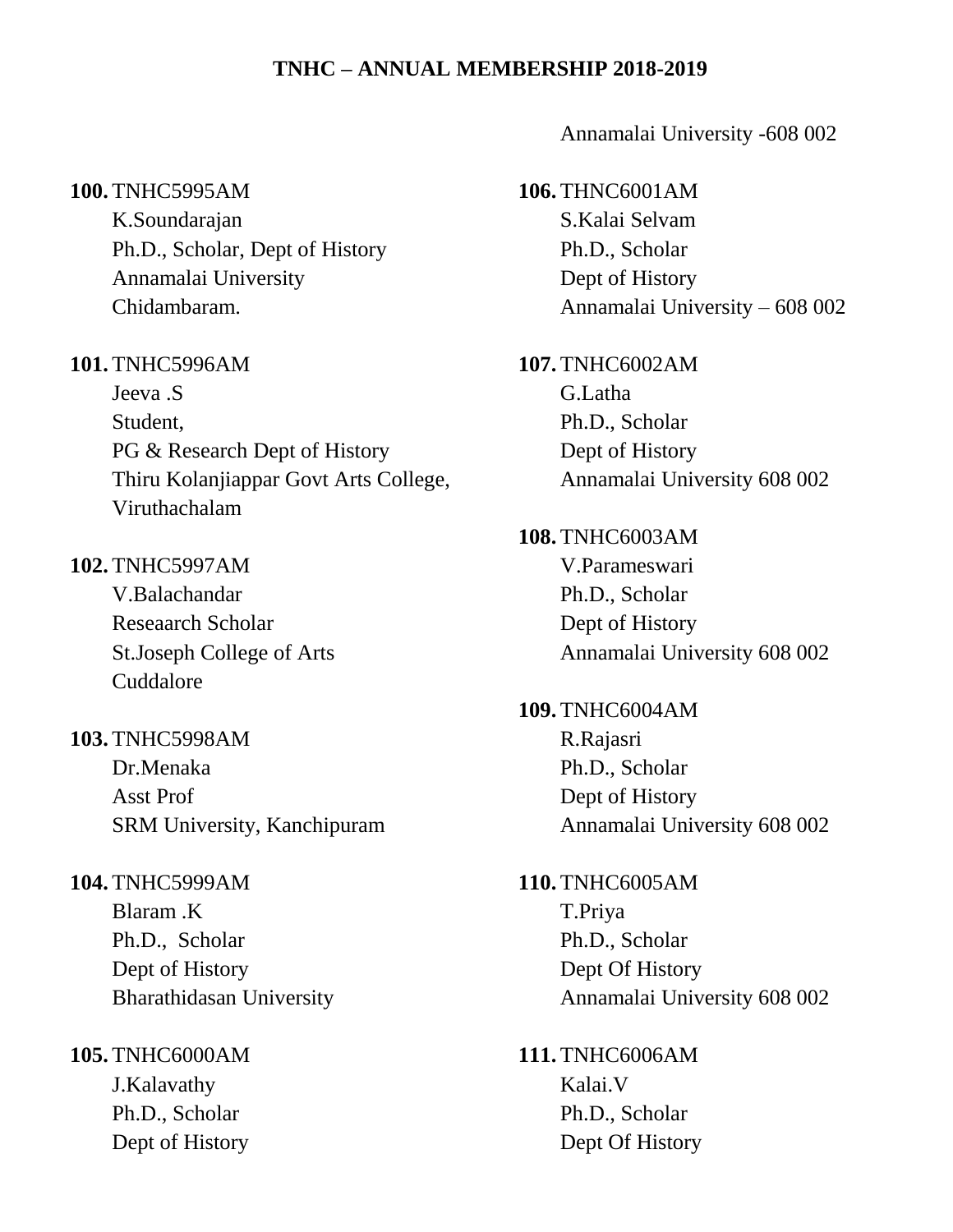## Annamalai University 608 002

#### **112.** TNHC6007AM

A.Prabhavathy Ph.D., Scholar Dept Of History Annamalai University - 608 002

## **113.** TNHC6008AM

T.Sathiyabama Ph.D., Scholar Dept Of History Annamalai University 608 002

### **114.** TNHC6009AM

E.Renuka Ph.D., Scholar Dept Of History Annamalai University 608 002

# **115.** TNHC6010AM

S.Natarajan Ph.D., Scholar Dept Of History University 608 002

## **116.** TNHC6011AM

M.Syed Ibrahim Student, Dept Of History Annamalai University 608 002

#### **117.** TNHC6012AM

C.Ilayaraja Guest Lect Of History Poyapakkam, Villupuram 605 103

**118.** TNHC6013AM

A.Ashok Kumar Ph.D., Scholar, Dept Of History Annamalai University 608 002 **119.** TNHC6014AM S.Sudhasaralaibai Mudikandanallur, Manalmedu Mayiladuthurai, Nagai 609 202 **120.** TNHC6015AM T.Angayarkanni Ph.D., Scholar Dept Of History Annamalai University 608 002 **121.** TNHC6017AM M.Gopi 2/145 East St, Kalunankulam Thiruppuvanam (T.K) Sivagangai 625 022 **122.** TNHC6018AM K.Thiruppathy 6, Periyasamy Nagar 2<sup>nd</sup> Street, Avaniyapuaram Madurai – 12 **123.** TNHC6019AM M.Ashok Kumar Ph.D., Scholar Madurai Kamaraj University Madurai – 21

## **124.** TNHC6020AM Dr.K.Murugan Asst Prof Of History Islamiah College (A) Vaniyambadi 635 752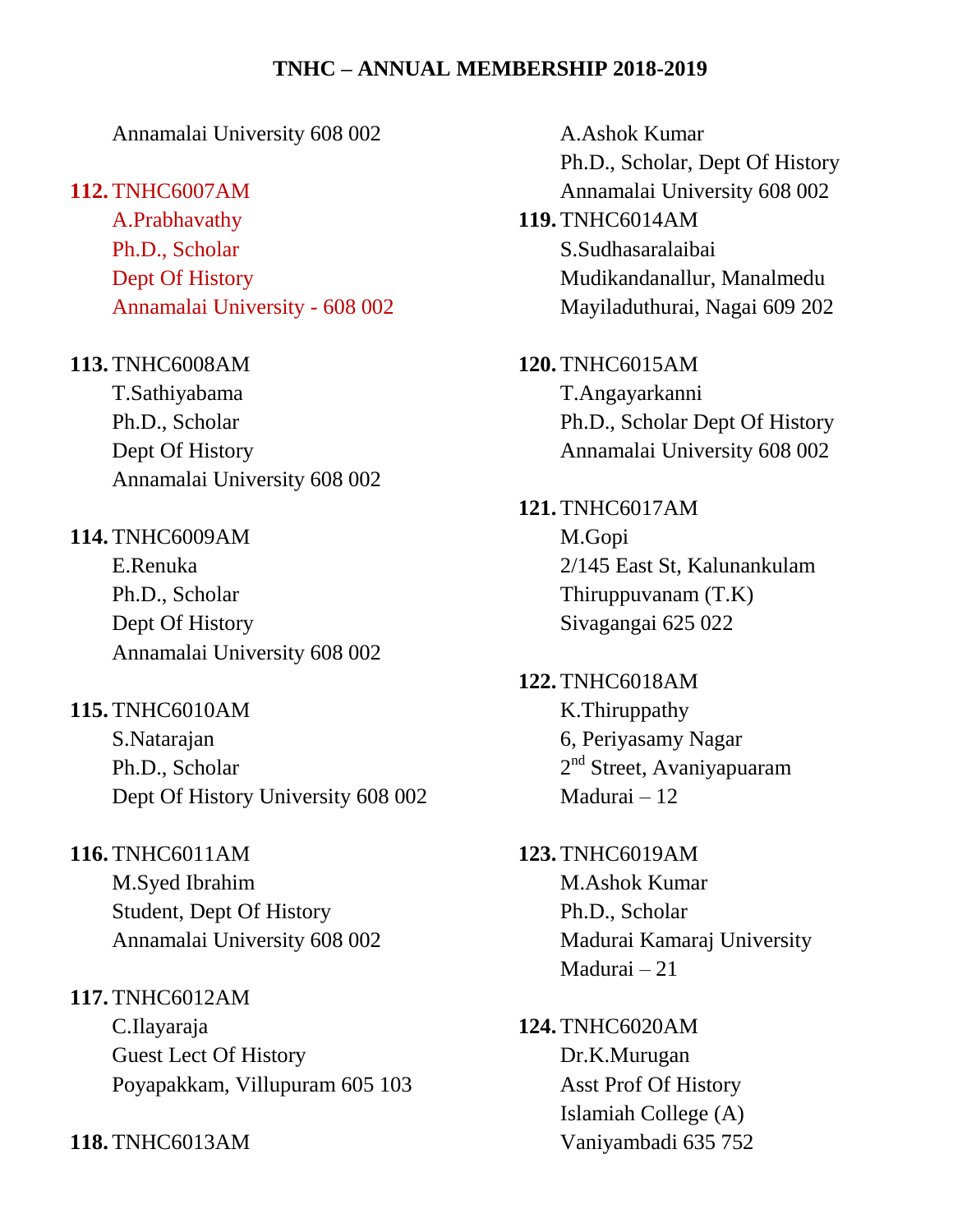#### **125.** THNC6021AM

K.Palraj Ph.D., Scholar School Of Historical Studies Madurai Kamaraj University, Madurai – 21

### **126.** TNHC6023AM

Dr.D.Latha Kumari Asst Prof School Of Historical Studies Madurai Kamaraj University, Madurai – 21

#### **127.** TNHC6024AM

Rajesh Kumar.M Student, Periyar Arts College Cuddalore  $-607001$ 

### **128.** TNHC6025AM

J.Jayadevanathan Research Scholar Dept Of History Periyar Arts College, Cuddalore - 607 001

#### **129.** TNHC6026AM

M.Pandiyan Student Dept Of History Periyar Arts College, Cuddalore  $-607001$ 

**130.** TNHC6027AM Tamizharasan.R Student, Dept Of History Periyar Arts College, Cuddaloer – 607 001

#### **131.** TNHC6028AM

C.Balakrishnan Student, Periyar Arts College, Cuddalore – 607 001

## **132.** TNHC6029AM

Arun Kumar .E Student, School Of Historical Studies Bharadhidasan University, Trichy.

## **133.** TNHC6030AM I.Tamizharasan Scholar, Dept Of History Periyar Arts College, Cuddalore 607 001

## **134.** TNHC6031AM

P.Vignesh Student, Dept Of History Periyar Arts College, Cuddalore 607 001

#### **135.** TNHC6032AM

Vijayakumar.C Research Scholar, Dept Of History Periyar Arts College, Cuddalore 607 001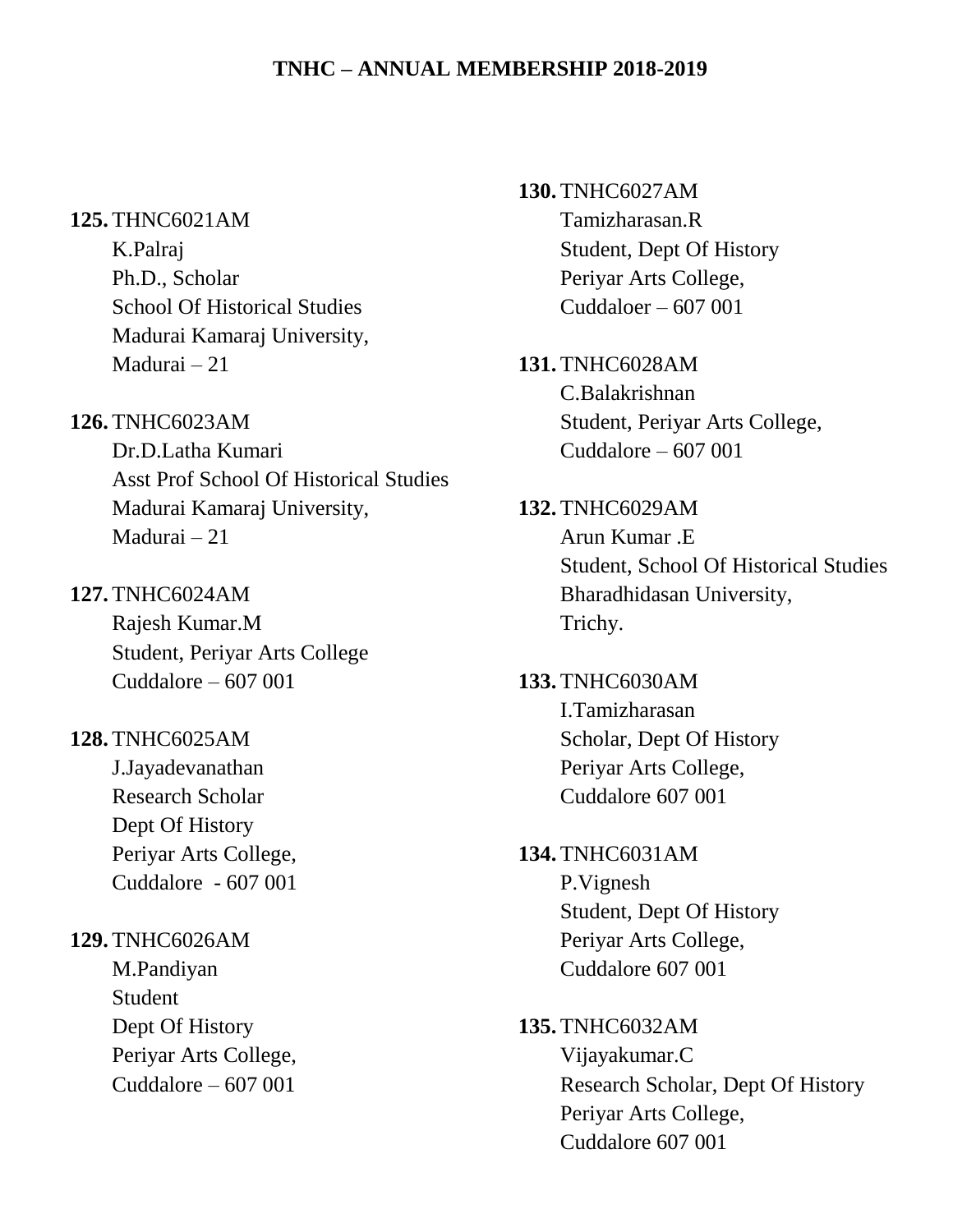#### **136.** TNHC6033AM

V.Gunasekaran Asst Prof in History Allagappa GAC, Pudukkottai 630 003

- **137.** TNHC6034AM Dr.R.Subramanian Asst Prof Of History Thiruvallur GAC, Rasipuram Namakkal 637401
- **138.** TNHC6035AM Dr.V.Prabhakaran Asst Prof Of History Thiruvallur GAC, Rasipuram Namakkal – 637 401

# **139.** TNHC6036AM V.Vignesh

Asst Prof Arignar Anna College Of Arts & Science Krishnagiri – 635 001

**140.** TNHC6037AM

R.G.Vignesh Asst Prof Arignar Anna College Of Arts & Science Krishnagiri – 635 001

**141.** TNHC6040AM M.Rosy Ph.D., Scholar

Nirmala College For Women Red Fields 641 018

- **142.** TNHC6041AM Angel Rose M..Phil Scholar Nirmala College For Women Coimbatore 641 018
- **143.** TNHC6042AM T.Madhan Kumar Guest Lect, GAC Dharmapuri
- **144.** TNHC6043AM S.Vishvabarathy Asst Prof Arignar Anna College Of Arts & Science Krishnagiri – 635 001

**145.** TNHC6044AM K.Siva Shankar Guest Lect Arignar Anna College Krishnagiri – 635 001

**146.** TNHC6045AM M.Selva Kumar Ph.D., Scholar Dept Of History, M.S.University Tirunelveli – 627 012

**147.** TNHC6046AM Dr.M.Josephraj Asst Prof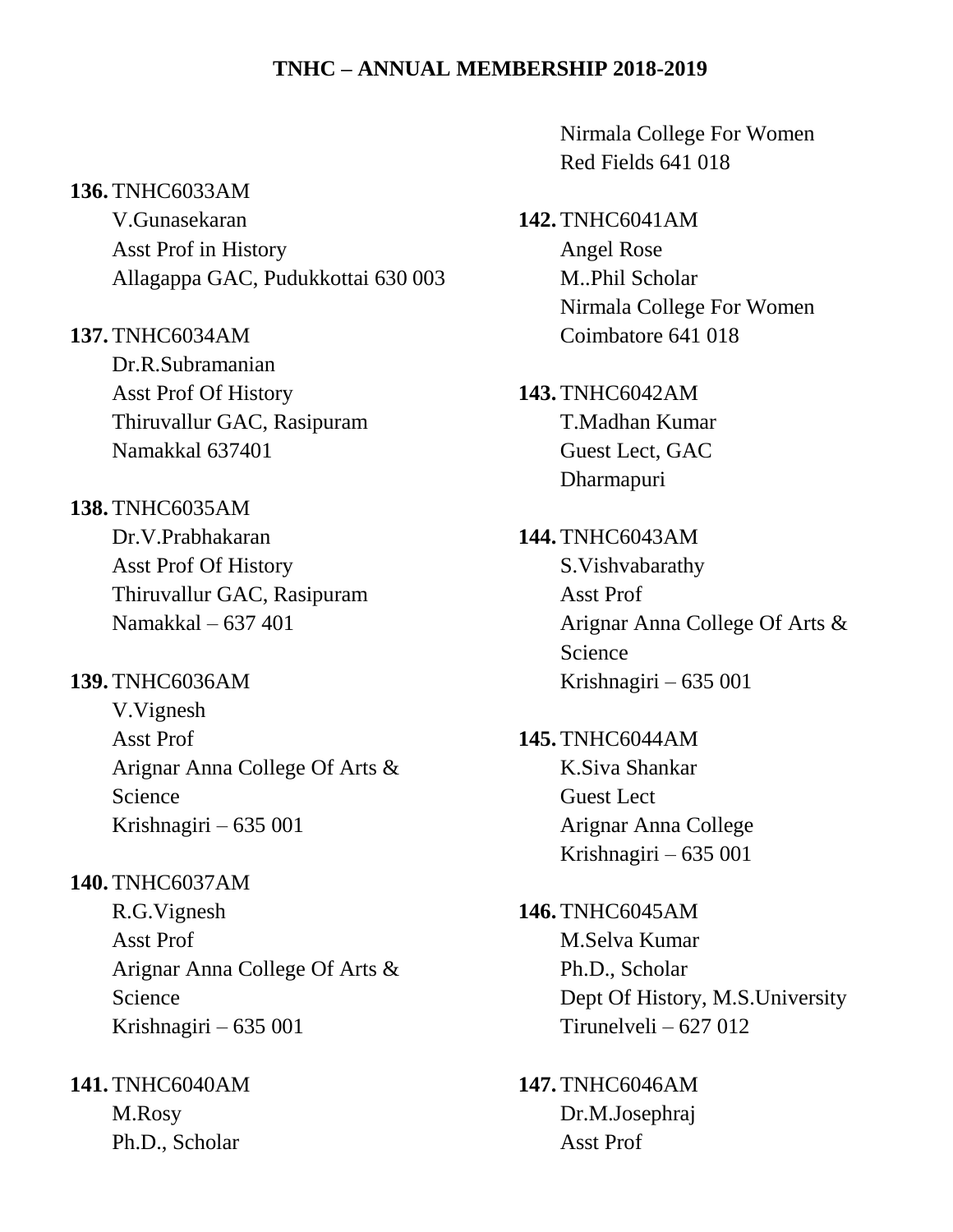Dept Of History St.John's College, Tirunelveli – 2

## **148.** TNHC6047AM

Dr.G.Paranthaman Asst Prof Dept Of History, Alagappa University Kraikudi – 630 003

## **149.** TNHC6048AM

R.Kalidas Dept Of History Alagappa University, Karaikudi 630 003

## **150.** TNHC6049AM

Vnmathi.R Research Scholar, Dept Of History Vellalar College For Women (A) Erode -12

## **151.** TNHC6050AM

Sathya.M Research Scholar,Dept Of History Vellalar College For Women (A)  $Erode - 12$ 

## **152.** TNHC6051AM

Zahoor Yousf Safi Ph.D., Scholar, Dept Of History Annamalai University 608 002

## **153.** TNHC6052AM

R.Ambika Scholar, Dept Of History Alagappa University,

katraikudi 630 003

**154.** TNHC6053AM S.Shanthi Ph.D., Scholar, Dept Of History Alagappa University, Karikudi 630 003

**155.** TNHC6054AM Dr.G.Pushparaj Asst Prof Dept Of History Udaya College Of Arts & Science.  $k.k$  (Dt)

**156.** TNHC6055AM S.Neela Student, Dept Of History Holy Cross College, Nagercoil 629 004

**157.** TNHC6056AM T.Siva Sangari Student, Dept Of History Holy Cross College, Nagercoil 629 004

### **158.** TNHC6057AM

A.Santro Annam Student, Dept Of History Holy Cross College, Nagercoil 629 004

**159.** TNHC6058AM R.Babitha Student, Dept Of History Holy Cross College,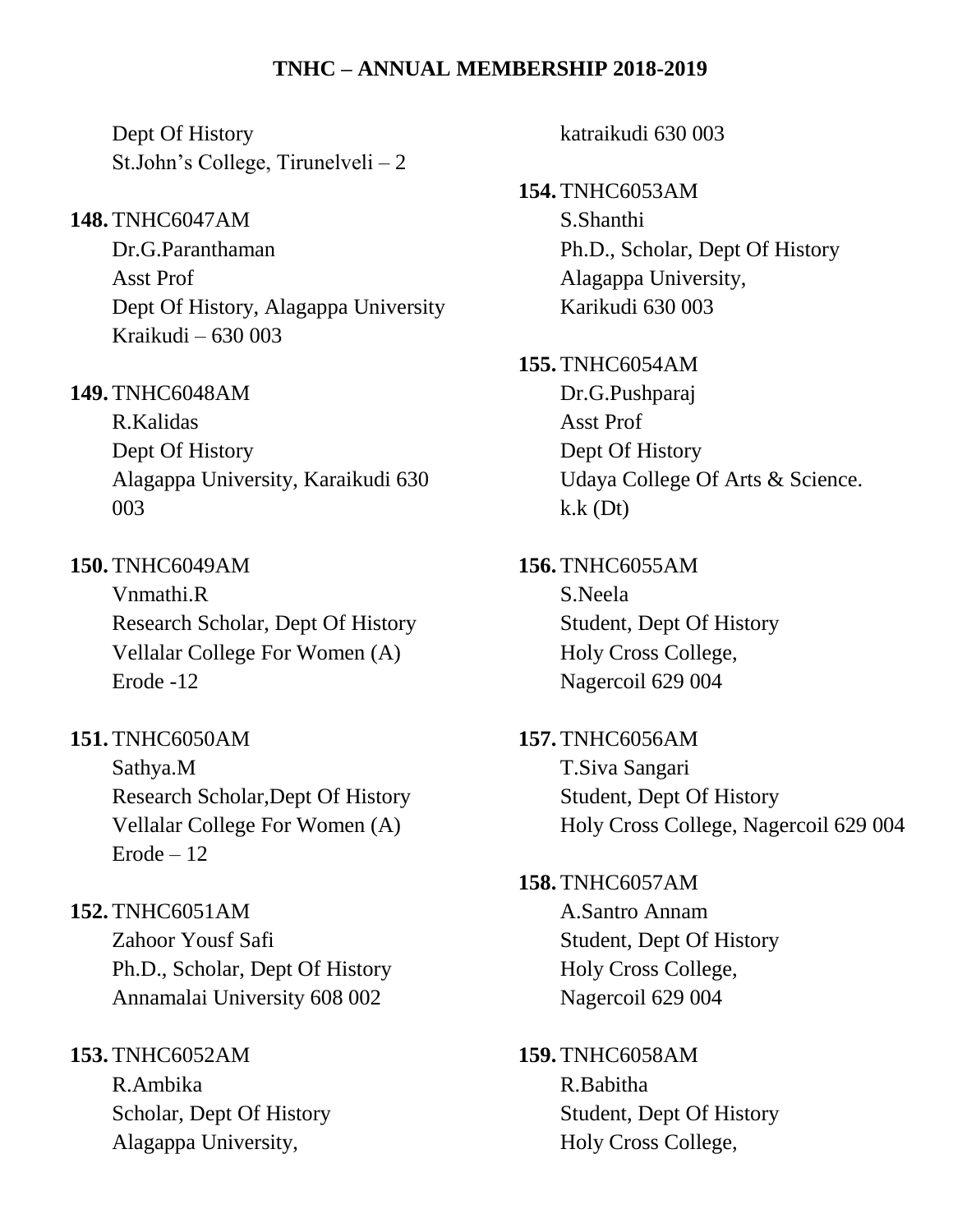#### Nagercoil 629 004

#### **160.** TNHC6059AM

A.Alex Vinitha Student, Dept Of History Holy Cross College, Nagercoil 629 004

**161.** TNHC6060AM Anu Sony.M Student, Dept Of History Holy Cross College,

Nagercoil 629 004

**162.** TNHC6061AM

Ramya P.P Palachikkattu Parambil Thiruvazhiyode, Palakad 679 514

**163.** TNHC6062AM Dr.A.Guruswamy Asst Prof in History Chikkaiah Naicker College, Erode – 638102

**164.** TNHC6063AM K.Radhika Asst Prof in History Chikkaiah Naicker College, Erode – 638 102

**165.** TNHC6064AM L.Amsa Asst Prof in History Chikkaiah Naicker College,  $Erode - 4$ 

- **166.** TNHC6065AM G.Maharajan Ph.D., Scholar in History Manonmanian Sundaranar University Tirunelveli
- **167.** TNHC6066AM T.Akilandeswari 4/46 Muncipal Colony 4<sup>th</sup> Street, Erode – 12
- **168.** TNHC6067AM C.Vijayalakshmi Guest Lecturer in History  $Erode - 51$

**169.** TNHC6068AM V.Gomathi 133, Anman Kovil Street Thevur Sankari T.K Salem 104

**170.** TNHC6069AM M.Srilatha D/o K.Murugesan, 247/5 Gandhiji Street - 625 010

**171.** TN HC6070AM S.Theboral Ph.D., Scholar Melur Arts & Science college Madurai – 625 016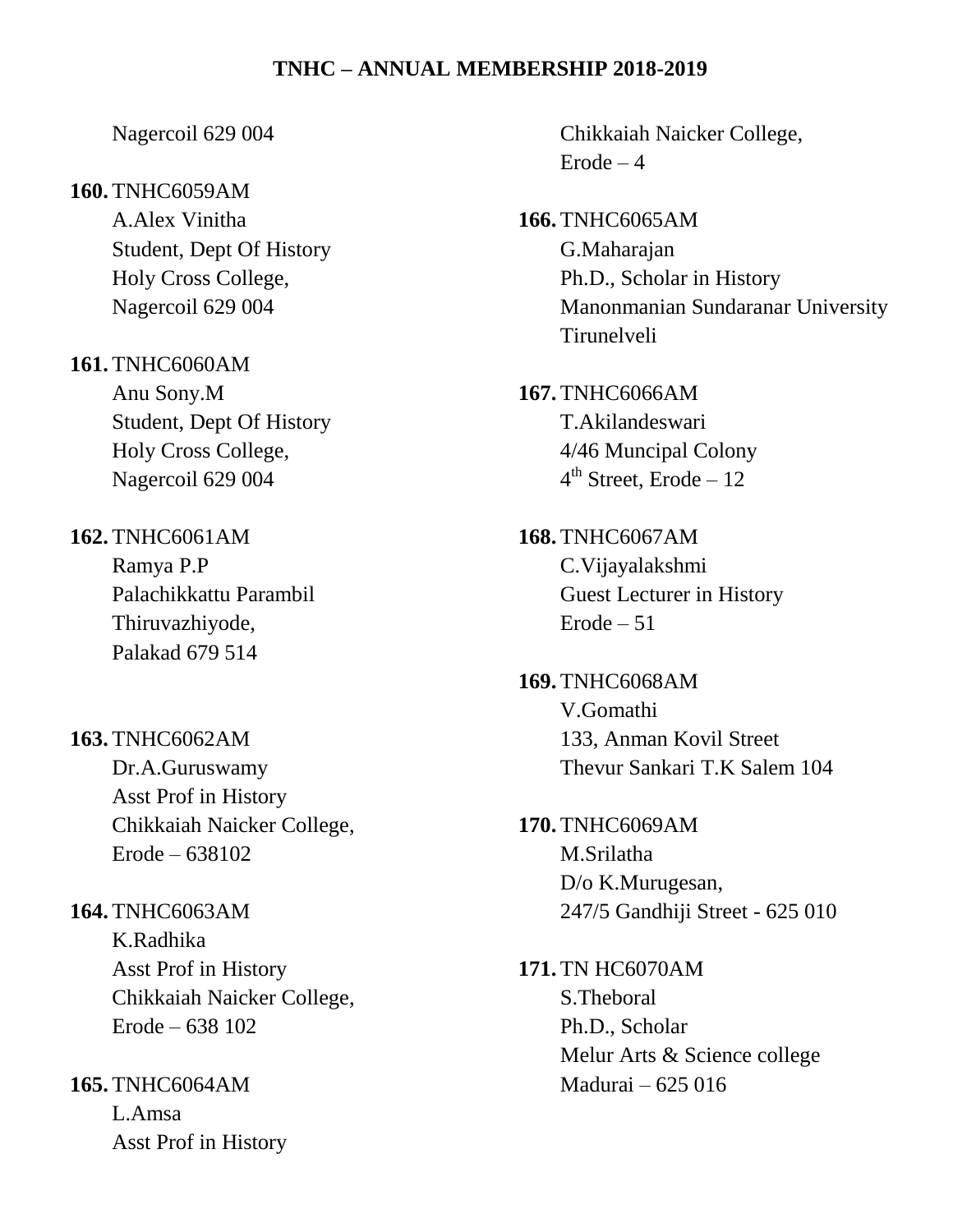#### **172.** TNHC6071AM

M.Rajesh Uruvatti (Po) Devakkottai (T.K) 630 411

**173.** TNHC6072AM

M.Arul Xavier 3/0 Manivel Devakkottai (T.K) 630 408

## **174.** TNHC6073AM

Dr.K.Sakthivel Asst Prof in History Jajalakshmi Narayanaswami College of Education Chennai – 13

## **175.** TNHC6074AM

R.Udaichandran Asst Prof Dept Of History Annamalai University 608 002

## **176.** TNHC6075AM

A.Seeniraj s/o Ariyamuthu, Porusupatti Satharasankottai (po) Sivagangai 630561

**177.** TNHC6076AM

T.Sathish Prabhu 3/81, Thanichiyam (po) Vadipatti, Madurai 625221 **178.** TNHC6077AM G.Sankar Periyapuliyur, Poovalambedu Gummudipoondi, Thiruvallore 601 206

**179.** TNHC6078AM M.Pratap 4/268, D Sri Mahalakshmi Nagar Muthukalipatti, Rasipuram 637 408

**180.** TNHC6079AM R.Venkatesh 4/118, Yathva Street Rasipuram (T.K) Namakkal (Dt) 637 408

**181.** TNHC6080AM B.Mathivanan Ph.D., Scholar in Periyar Thoughts PMIST, Vallam, Thanjavur 613 403

**182.** THNC6081AM M.Subbarajan Scholar, CEPT, PMIST Vallam, Thanjavur 613 403

**183.** TNHC6082AM Anusha K.Sukumaran Padickiab (H) Pampadum para (po) Idukki 685 553

**184.** TNHC6083AM D.Amsa No.28 Thandu Bazaar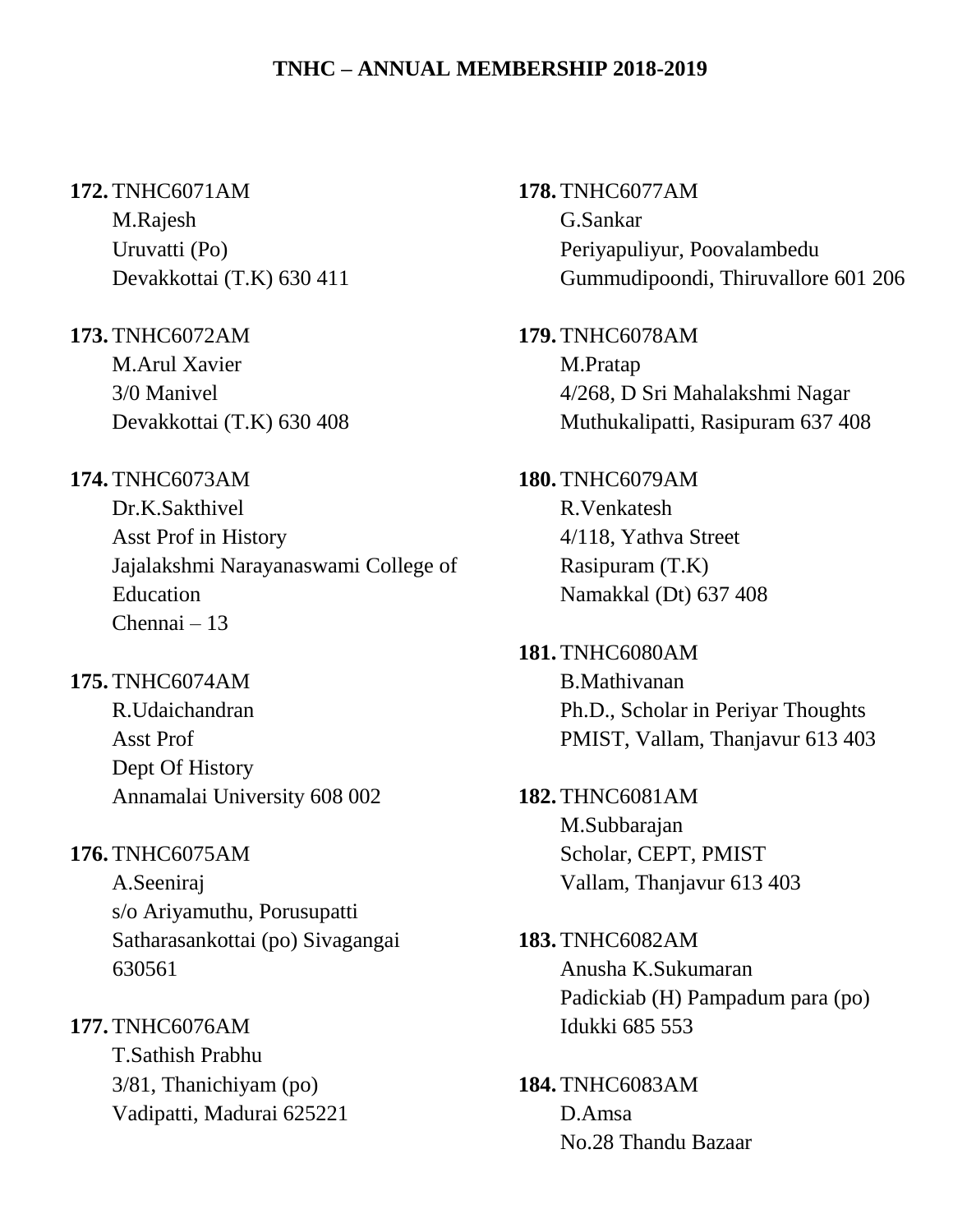Arcot –  $632,503$ 

**185.** TNHC6084AM PR.Siva Shangari Vellore Main Road Vellore 632 503

**186.** TNHC6085AM P.Sam Immanual Thomas Priest, Kaliakka Vilai (Po) K.K (Dt) 629 153

**187.** TNHC6086AM Arokiya Anbazhagi Asst Prof in History Ethiraj College For Women

**188.** TNHC6087AM N.Krishna priya 18, A Thiruvalluvar Nagar Beach Road, Cuddalore 607 001

**189.** TNHC6088AM Dr.M.Krishna priya LRG Govt Arts College Tirupur

**190.** TNHC6089AM M.Poorna pragathi 1991, Servaikaran Street Karanthai, Thanjavur – 02

**191.** TNHC6090AM S.Sangeetha Suresh 732 N.S.S.Illam Scollivan Street, Coimbatore 641 001 **192.** TNHC6091AM Prof. Dr. Basith Assarani Asst Prof in History Islamiah College, Vaniyambadi 653 752

**193.** TNHC6092AM R.Jayshree Asst Prof in History Rajapalayam Raju's College Rajapalayam 626 117

**194.** TNHC6093AM B.Sree Lakshmi Asst Prof Rajapalayam Raju's College Rajapalayam 626 117

**195.** TNHC6094AM M.Vijayanand 3/345, Vijaya Illam Kamaraj Nagar, Villupuram 625 702

**196.** TNHC6095AM Boopalan .B 78/3, S.N.Chetty Street Chennai – 13

**197.** TNHC6096AM R.Manikandan Student Presidency College, Chennai – 5

**198.** TNHC6097AM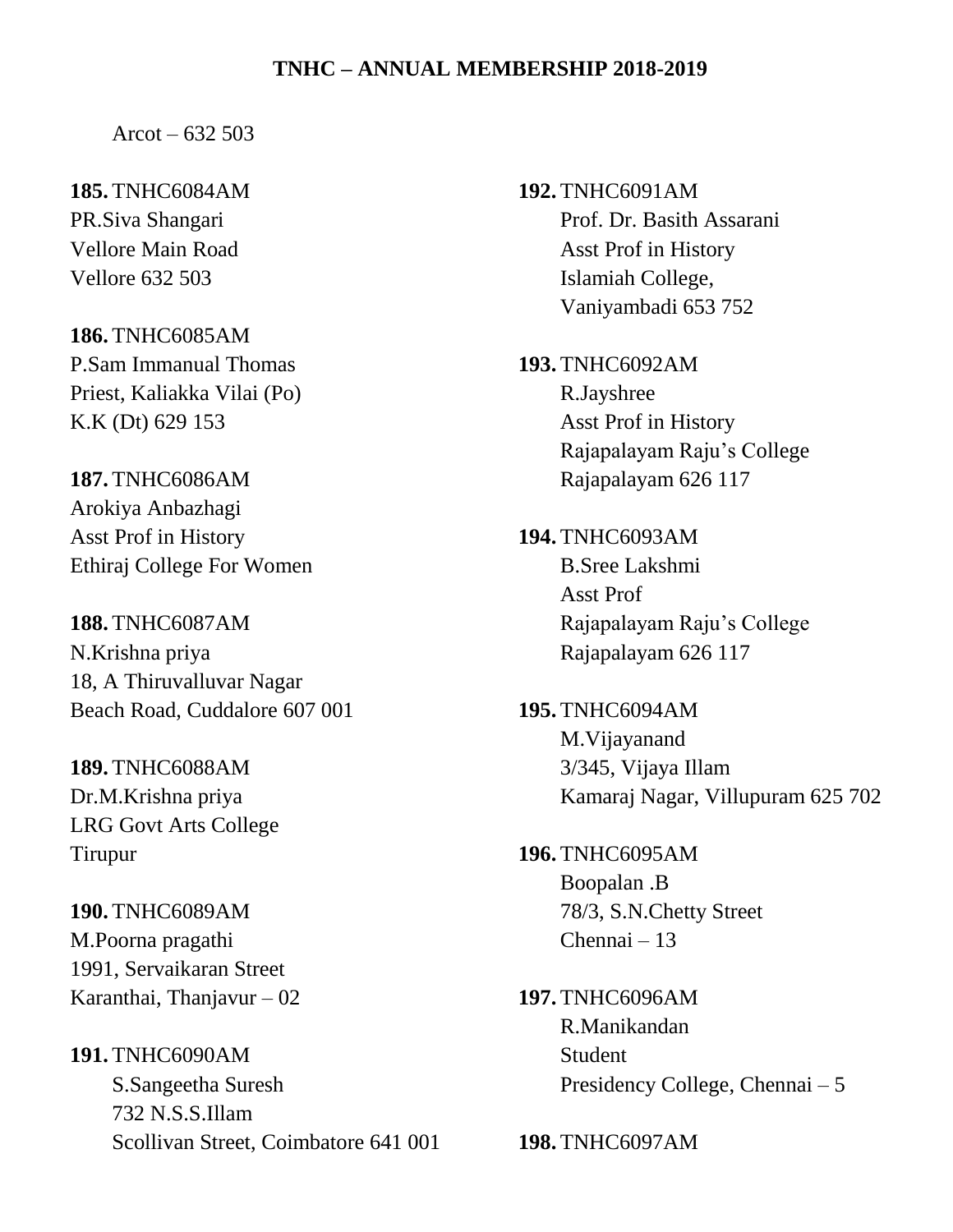Poornima .Nannam Ph.D., Scholar Centre for CRS University of Hyderabad 500 046

**199.** TNHC6098AM S.Thirumavalavan Ph.D., Scholar, Dept of History Presidency College,Chennai – 5

**200.** TNHC6099AM Dr.Dolly Thomas Asst prof & Head Dept of History, Stella Maris 600 086

**201.** TNHC6100AM Thunga Rampandu PG Student University of Hyderabad 500 046

**202.** TNHC6101AM V.Suganya Ph.D., Scholar Dept of History, Annamalai University 608 002

**203.** TNHC6102AM V.Aruna Ph.D., Scholar Dept of History, Annamalai University 608 002

**204.** TNHC6103AM S.Thamizhselvi Ph.D., Scholar, Dept of History Annamalai University 608 002

**205.** TNHC6104AM A.Dilek Raj Ph.D., Scholar Dept of History Annamalai University 608 002

**206.** TNHC6105AM B.Priyadharshini 695/A8/6 Annai Terasa Nagar Manthithoppu, Kovilpatti 628 592

**207.** THNC6106AM S.Pushkara 156, North Chitra Street Srirangam, Trichy 620006

**208.** TNHC6107AM P.Arumugam 1692, ITI, Bharathiyar Nagar Vengikksl, T.V.Malai

**209.** TNHC6108AM R.Santhiya 40, Old Cuddalore Main Road, Thiruvathigai (po) Panrutti 607 106

**210.** TNHC6110AM R.Thomas Asso Prof & Head Dept of History, Pillyaiyanmani Thoothukudi (Dt) 628 617

**211.** TNHC6111AM Dr.V.Deepthi Asst Prof in History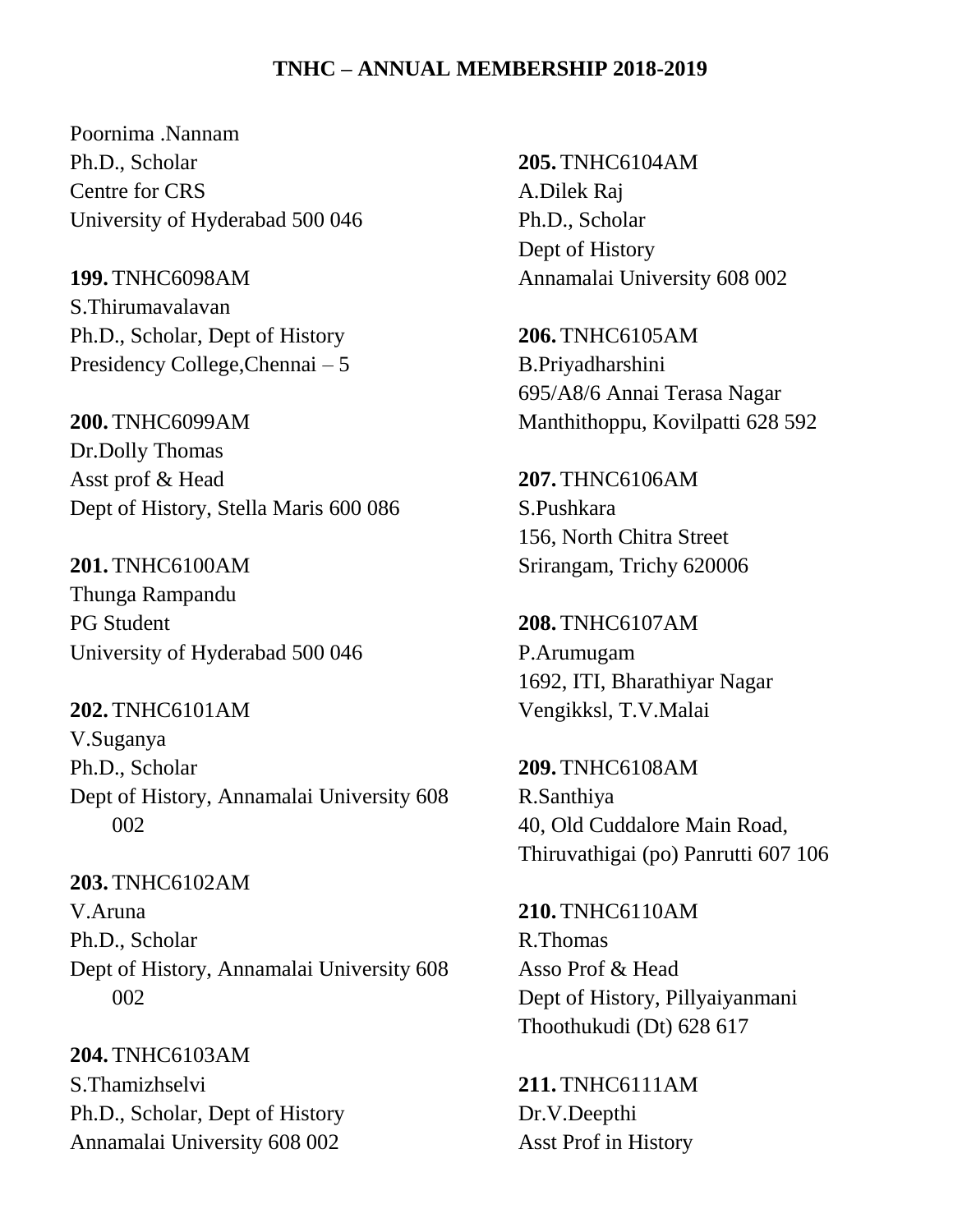M.S.University, Tirunelveli 627 012

**212.** TNHC6112AM T.Shanmuga sutha Dept of History M.S.University, Tirunelveli 627 012

**213.** TNHC6113AM G.Maniselvam Student, Dept of History Manonmaniam Sundaranar University Tirunelveli 627 012

**214.** TNHC6114AM P.Bose Dept of History V.O.C.College, Tuticorin 628 108

**215.** TNHC6115AM V.Manikanda Sethupathy Ph.D., Scholar Dept of History, M.S.University Tirunelveli 627 012

**216.** TNHC6116AM M.Balasubramanian Ph.D., Scholar Dept of History, M.S.University Tirunelveli 627 012

**217.** THNC6117AM S.Karthick Raja Stuedent, Dept of History M.S.University, Tirunelveli 627 012

**218.** TNHC6118AM

S.Vasanthan M.phil Scholar, Dept of History M.S.University, Tirunelveli 627 012

**219.** TNHC6119AM K.Veeramanikandan Praveen Student, Dept of History M.S.University, Tirunelveli 627 012

**220.** THNC6120AM P.Sivaraman Student, Dept of History M.S.University, Tirunelveli 627 012

**221.** TNHC6121AM N.Balamurugan Student,Dept of History M.S.University, Tirunelveli 627 012

**222.** TNHC6122AM S.Sangeetha Student, Dept of History M.S.University, Tirunelveli 627 012

**223.** TNHC6123AM S.Santhiya Student, Dept of History M.S.University, Tirunelveli 627 012

**224.** TNHC6124AM M.Balaji s/o Munuswamy, Manikkamangalam (Vi) Eardal (po) T.V.Malai 604 502

**225.** TNHC6125AM Harish Kumar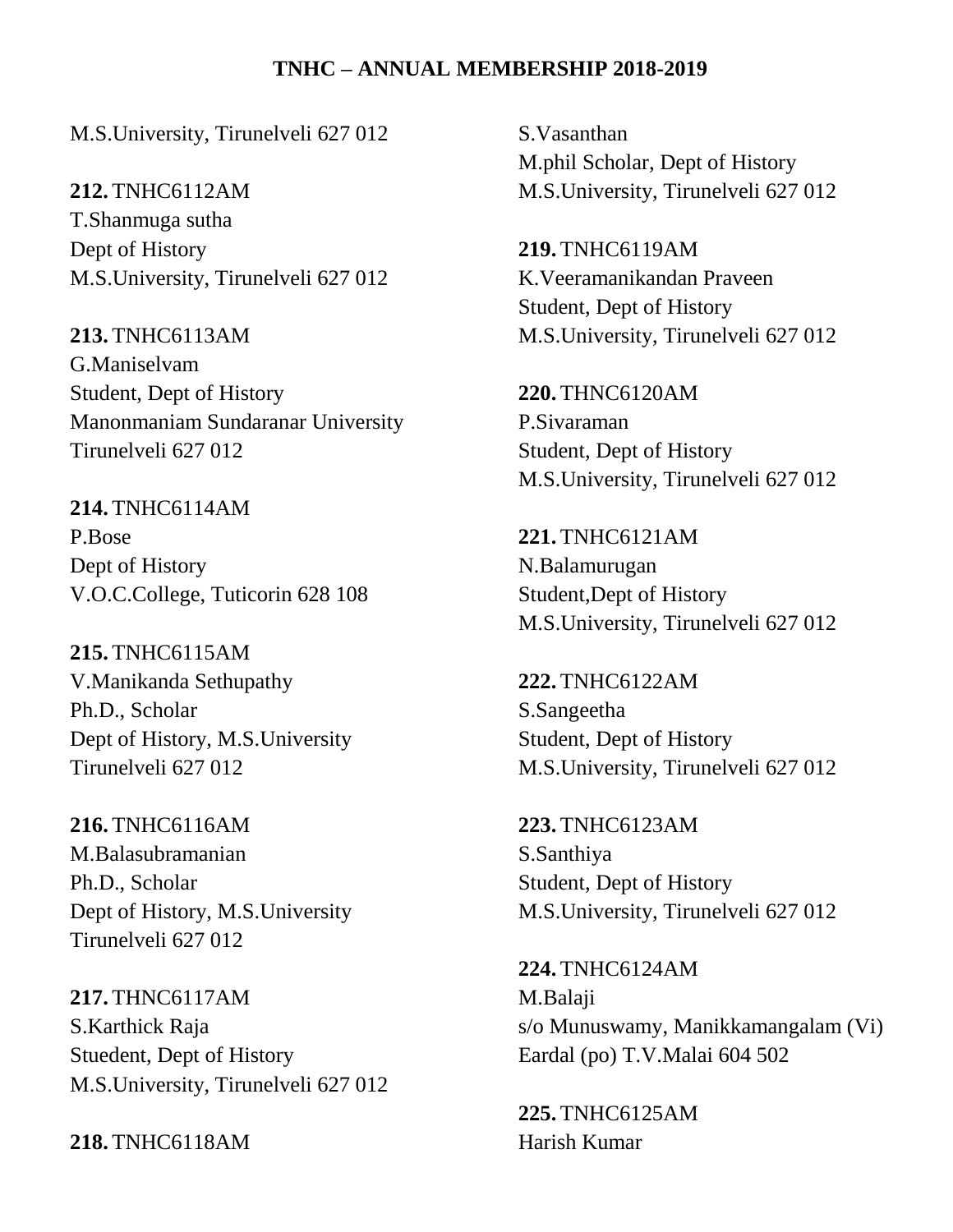D.Block, No 6 IInd floor Phonsly Towers, Tambaram West Cheenai – 45

**226.** TNHC6126AM S.Balamurugan T.R.Palayam, Madukkari (Po) Villupuram (Dt) 605 105

**227.** TNHC6127AM S.Raghu Ph.D., Scholar PMIST, Vallam, Thanjavur 605 602

**228.** TNHC6128AM A.Balamany Scholar Jayaraj Annapackiam College For Women Periyakulam 625 601

**229.** TNHC6129AM S.Arumugam Teacher Govt Boy's Hr.Sec.School, Nanilam 610 105

**230.** TNHC6130AM V.Yuvaraj B.T.Asst Teacher No. 16 Subbarayan Street Shenoy Nagar, Chennai – 30

**231.** TNHC6131AM R.Suji 12/32 Pallivilai, Kesavapuram Thiruvattar (po) K.K. (Dt) 629 177 **232.** TNHC6132AM S.Meenakshi Ph.D., Scholar Dept of History,Annamalai University

**233.** TNHC6133AM M.Mala No. 2/2 Police (Q) Pattabiram, Chennai – 72

**234.** TNHC6134AM S.Kavinilavu M.phil Scholar St. Joseph's College (A), Trichy 620 002

**235.** TNHC6135AM C.Geetha M.phil Scholar Dept of History, St. Joseph's College Trichy 620 002

**236.** TNHC6136AM M.Saravanabavan Guest Lect in History S.S Govt Arts College, Tiruttani 631 209

**237.** TNHC6137AM Saravanan P.M Ph.D., Scholar in History Presidency College, Chennai – 5

**238.** TNHC6138AM S.Karthika 2/47 Vallaba Vinayagar Koil Street Kasimajor puram, Courtrallam 627 805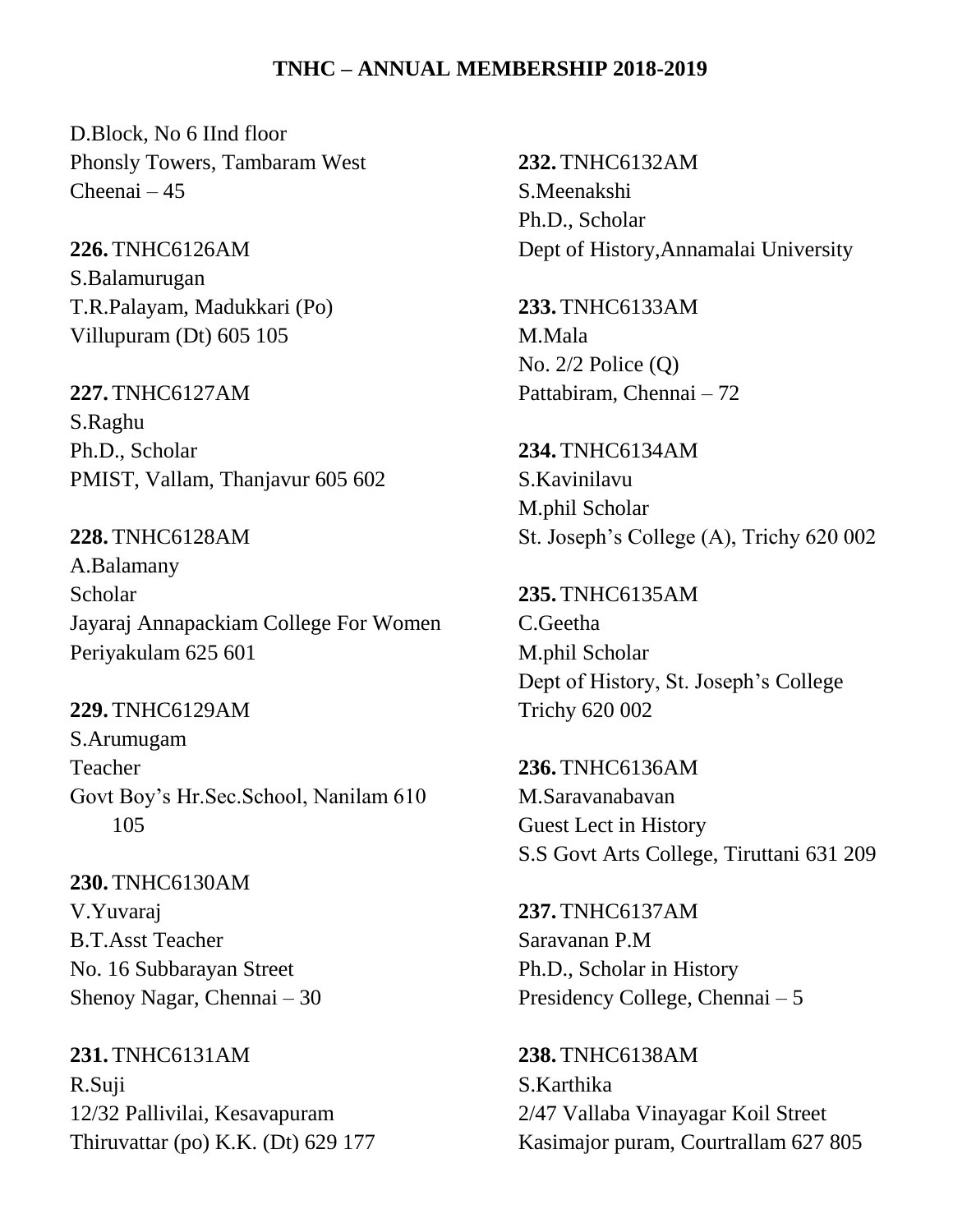#### **239.** TNHC6139AM

B.Sheeba @ Parvathi 4/727 Vanji Nagar, Ilanji (po) Shankottai, 627 805

**240.** THNC6140AM Deepika .D No.1221, Dr. No.48,14<sup>th</sup> Street Poombugar, kolathur – 99

**241.** TNHC6141AM V.Ramachandran Ph.D., Scholar Jambai (po) Thirukoilur Villupuram – 605 754

**242.** TNHC6142AM V.Suresh 1/216, Mariamman Koil Street Anniyur (po) Villupuram 605 202

**243.** TNHC6143AM Dr.K.M.A.Mohamad Omer Farooque Asst Prof C.Abdul Hakeem College (A) Melvisharam 632 509

**244.** TNHC6144AM N.Senthamilarasan M.phil Scholar 601 201

**245.** TNHC6145AM Rubiya Jothi.S Ph.D., Scholar

Dept of Tamil, Presidency College, Chennai – 5

**246.** TNHC6148AM Saravanan .S Ph.D., Scholar Dept of History, Annamalai University 608 002

**247.** TNHC6149AM Elangovan.M Ph.D., Scholar, Dept of History Annamalai University 608 002

**248.** TNHC6150AM D.Jeyachandraleka Ph.D., Scholar Quaid-E-Millath College, Chennai – 2

**249.** TNHC6151AM K.Shobana Ph.D., Scholar Quaid-E-Millath College, Chennai – 2

**250.** TNHC6152AM A.Reshma Ph.D., Scholar Quaid-E-Millath College, Chennai – 2

**251.** TNHC6153AM K.Raja Kennedy DIET, Keelapaluvur Ariyalur (Dt) 621 707

**252.** TNHC6154AM A.Loganathan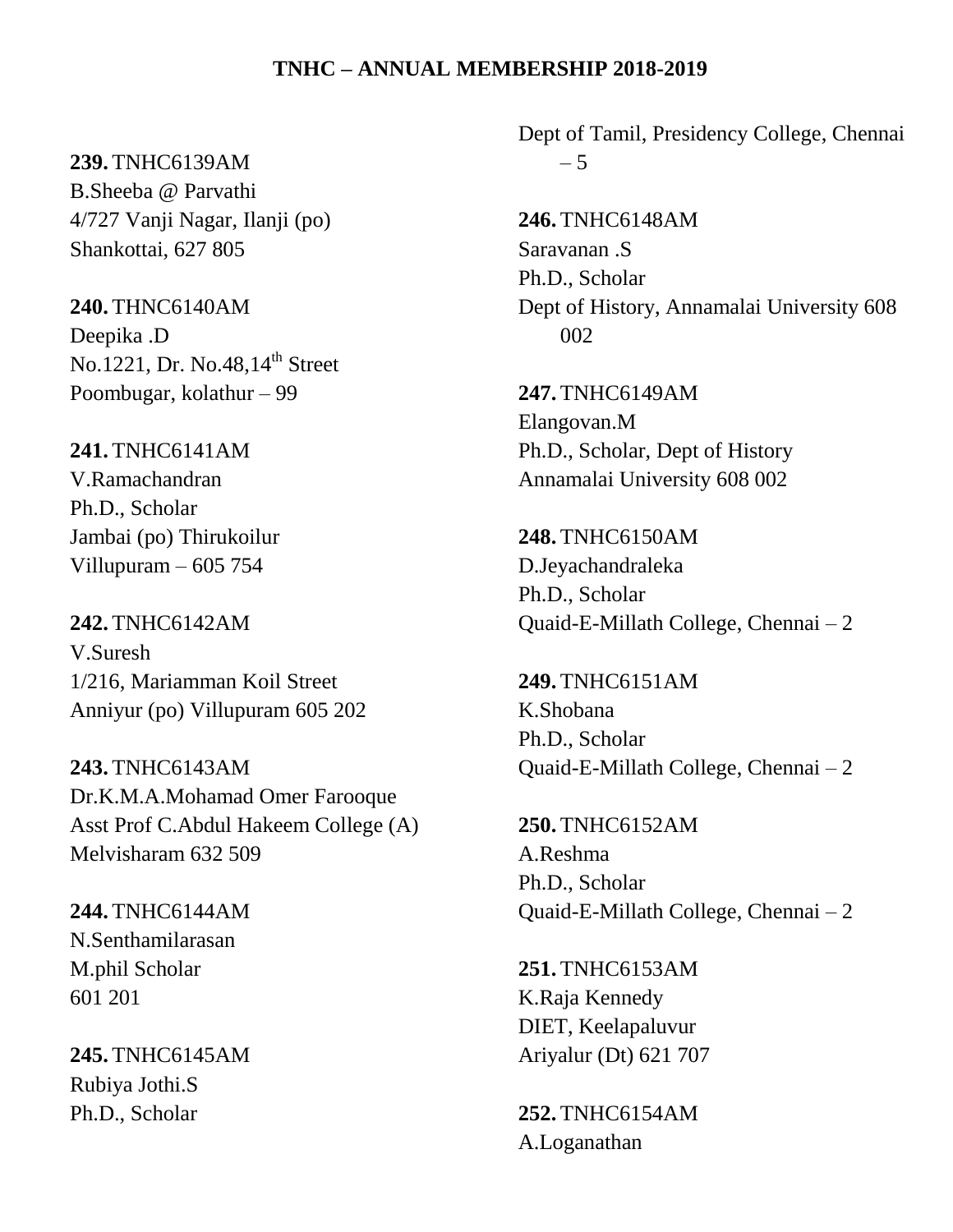Ph.D., Scholar, Dept of History Annamalai University 608 002

**253.** TNHC6155AM Dr.C.Natarajan Asso Prof Dept of History Annamalai University 608 002

**254.** TNHC6156AM C.Vijaya kumkar Ph.D., Scholar, Dept of History Annamalai University 608 002

**255.** TNHC6158AM R.Vijaya Ph.D., Scholar, Dept of History Annamalai University 608 002

**256.** TNHC6158AM M.Sukumar Ph.D., Scholar Dept of History Annamalai University 608 002

**257.** TNHC6159AM Indira Devi.S No. 345/1047, Thiruvattiyur (H) Old Washermenpet, Chennai – 21

**258.** TNHC6160AM K.Venkatesan No.345/1047, Thiruvattiyur (H) Old Washermenpet, Chennai – 21

**259.** THNC6161AM R.Ramasamy

12,Officers Colony, Vijayanagar North Extnt Velachery – 42

**260.** TNHC6162AM W.Allinvinil Nesamony Memorial Christian College Marthandam – 629 165

**261.** TNHC6163AM Dr.S.Chandra meghala Asst Prof NMC College, Marthandam 629165

**262.** TNHC6164AM Dr.R.Stella Asst Prof St. John's College, Palayamkottai

**263.** TNHC6165AM Seleena .M Ph.D., Scholar N.M.C.C, Marthandam 629 165

**264.** TNHC6166AM Dr.G.M.Sunder singh Asst Prof N.M.C.C, Marthandam 629 165

**265.** TNHC6167AM J.Rajkumar Asst Prof in History GAC Coimbatore

**266.** TNHC6168AM Dr.N.Kavitha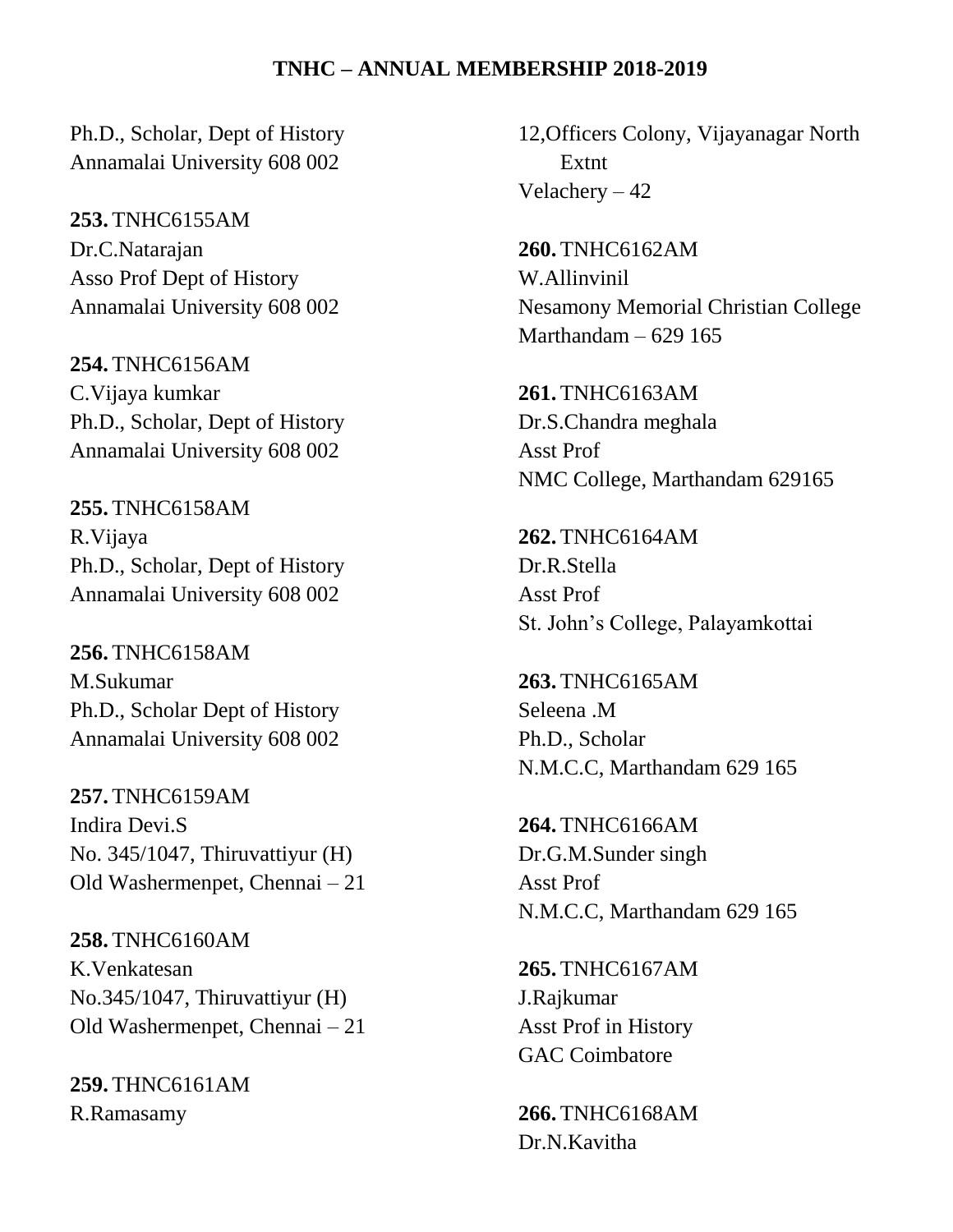Asst Prof PG & Research Dept of History Vellalar College for Women, Erode 638 012

**267.** TNHC6169AM R.Rajkumar No.1.V.O.C St, Anandapuram East Tambaram, Chennai 59

**268.** TNHC6168AM S.Nagaraj Asst Prof, Dept of History Sri S.Ramaswamy Naidu Memorial College Sattur 626 203

**269.** TNHC6171AM Karuppasamy pandian 730/3 East Shut, Pudukkattai Sivakasi 626103

**270.** TNHC6172AM K.Anandhan GAC For Man Nandanam, Chennai – 35

**271.** TNHC6173AM S.Kameshwari 5-27-12,B, Ramalinga Nagar Aruppukottai, Virudhunagar (Dt)

**272.** TNHC6174AM Susmitha .B D 14/TNHB Qts, Chinna Chokkikulam Madurai 625 002

**273.** TNHC6175AM

R.Abida Begum Asst Prof of History Queen Mary's College, Chennai – 4

**274.** TNHC6176AM N.Satha Hussain No, 277145 VOC Nagar 8<sup>th</sup> St Pulianthope, Chennai – 12

**275.** TNHC6177AM R.Palanivel No. 69 C Block Nehru Park Housing Board, Chennai – 84

**276.** TNHC6179AM D.Rupa kumar Research Scholar Presidency College, Chennai – 5

**277.** TNHC6180AM L.Maheswari Kalaivanan St, Periyathachur Tindivanam 605 651

**278.** TNHC6181AM J.Balachandar Ph.D., Research Scholar QMC, Chennai – 5

**279.** TNHC6182AM N.Vijayalakshmi Research Scholar Pachaiyappa's College, Chennai

**280.** TNHC6183AM M.Shankara Pandiyan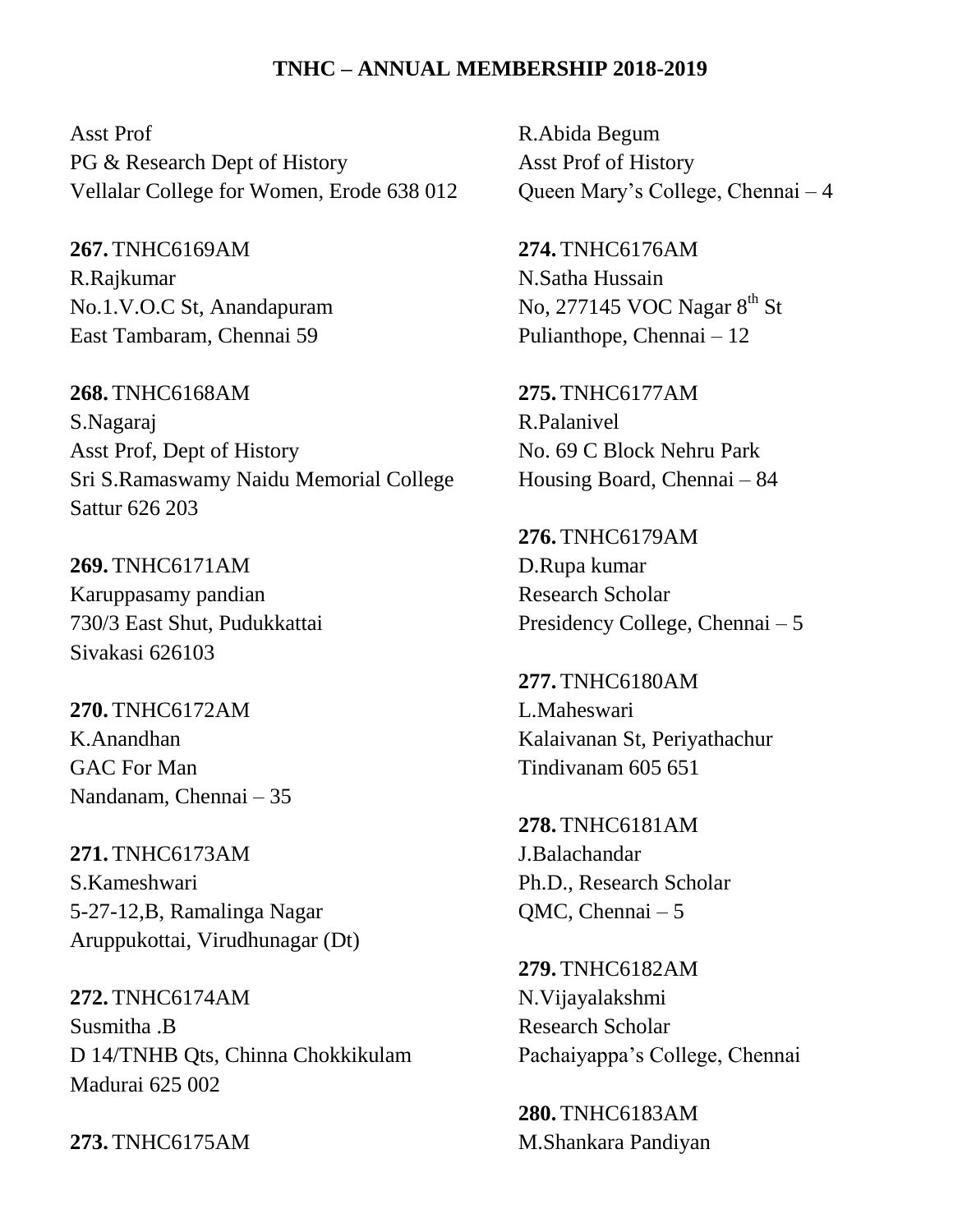Research Scholar QMC, Chennai – 5

**281.** TNHC6184AM K.Abirami PG Asst Municipal Hr.Sec.School, 606 901

**282.** TNHC6185AM R.Rajalakshmi 4/21, Bajanai Koil St Sathiyamangalam – 632 114

**283.** TNHC6186AM Dr.A.Rufus Manicka Dass Asso Prof & Head (Retd) 494, Kambar St, Gandhi Nagar 632 006

**284.** TNHC6187AM Dr.Jinu Koshy Excavation in Charge Dept of Ancient History & Archaeology University of Madras, Chennai – 5

**285.** THNC6191AM S.Gajalakshmi Research Scholar, Dept of History & TTM Ethiraj College, Chennai

**286.** TNHC6192AM C.Jothi Asst Prof, Dept of History Annamalai University 608 002

**287.** TNHC6193AM J.D.Patri Shiya Fernando Asst Prof Meenakshi College

**288.** TNHC6194AM S.Benazeer Sampath Nagar Coimbatore 642 006

**289.** TNHC6196AM Dr.M.Annamalai No.6 T.S. Palanivel St, Cheyyar 604 407

**290.** TNHC6197AM K.Jayabal Research Scholar, Dept of History Annamalai University

**291.** TNHC6198AM R.Brinda Kumari Asst Prof, Dept of History Meenakshi College For Women – 600 024

**292.** TNHC6200AM E.Govindarasu Research Scholar Pachaiyappa's College, Chennai – 30

**293.** TNHC6201AM K.R.Rajendran Melappanaiyur (po) Virachilai (via) Pudukottai (Dt) 622 412

**294.** TNHC6202AM M.Sathya 43/2 Seshiya Salai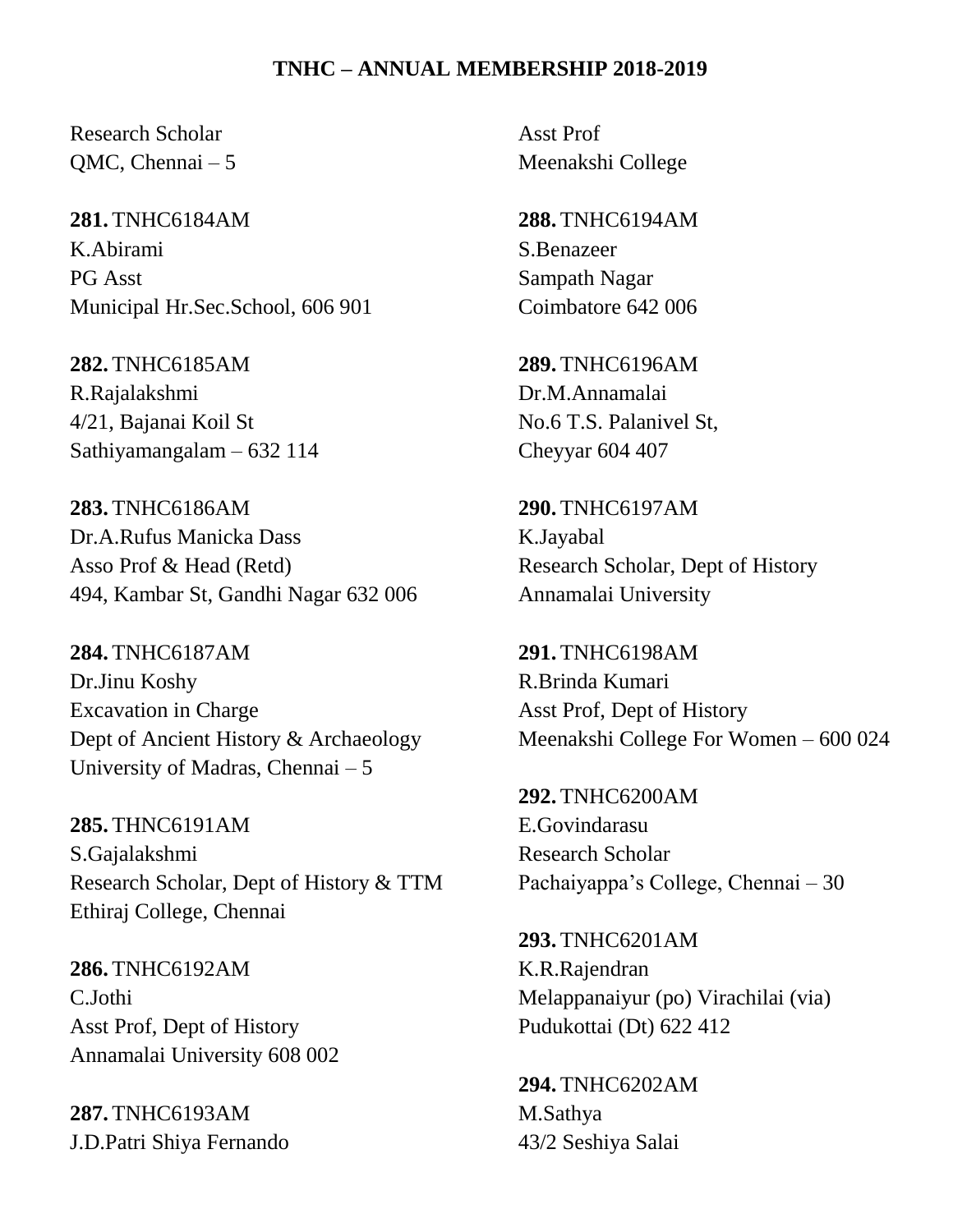Rajagopalapuram, Pudukottai 622003

**295.** TNHC6204AM A.Kamalam Melappanaiyur, Virachilai (via) Thirumayam (T.K) Pudukkottai 622 001

**296.** TNHC6205AM S.Bavani Melappanaiyur (po) Virachilai (via) Pudukkottai (Dt) 622 412

**297.** TNHC6206AM S.Senthil Kumar Ph.D., Scholar, PG & Research Dept of **History** GAC, Karur – 639 005

**298.** TNHC6207AM G.Pasupathi Ph.D., Scholar, Research Dept of History GAC, Karur 639 005

**299.** TNHC6208AM Dr.V.C.Francis Xavier Varikapally House, Athipally (po) Vimalagiri, Cuddalore 643 212

**300.** TNHC6209AM G.Sathiya Devi M.R.G Arts College Mannargudi 614001

**301.** TNHC6210AM Dr.G.Jagadeeswari

Asst Prof, Bharathidasan University College For Women, Urathanadu 614 625

**302.** TNHC6211AM V.Sathiya Asst Prof of History Erode Arts & Science College, Erode – 9

**303.** TNHC6212AM R.Kalpana Devi Priya Asst Prof of History JKK Nataraja College of Arts & Science Komarapalayam

**304.** TNHC6213AM Dr.H.R.Sumathi Asst Prof of History Vellalar College For Women, Erode – 12

**305.** TNHC6214AM P.Deepika Asst Prof in History Vellalar College For Women, Erode – 12

**306.** TNHC6215AM P.Thenmozhi Asst Prof of History Vellalar College For Women, Erode – 12

**307.** TNHC6217AM Dr.K.Anbarasan Guest Lect, Dept of History GAC Mannargudi, Thiruvarur (Dt)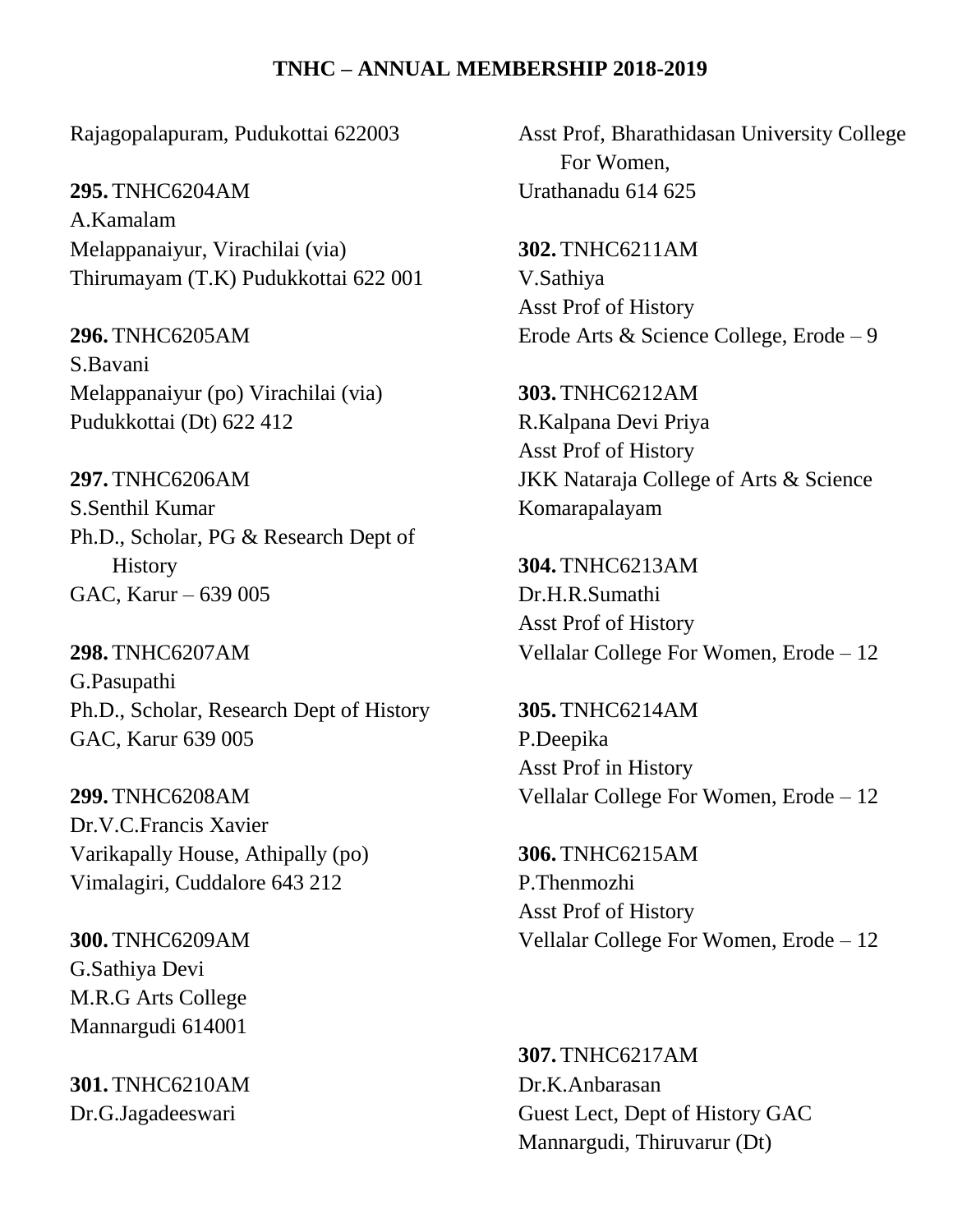## **308.** TNHC6218AM

M.Mathivanan Asst Prof KNGC, Dindigul 624001

**309.** TNHC6219AM Dr.P.Ganesan Asst Prof AVVM Poondi Pushpam College Thanjavur

**310.** TNHC6220AM A.Sangeetha Ph.D., Scholar in History Meenakshi College For Women, Kodavubakkam 24

**311.** TNHC6221AM S.Brindha M.phil Scholar Pachayappa's College, Chennai – 107

**312.** TNHC6222AM Dr.P.Ramesh Guest Lect in History N.M.C.C. Marthandam 629165

**313.** TNHC6223AM M.Vijaya Shanthi Asst Prof, Dept of History Fatima College, Madurai – 18

**314.** TNHC6224AM A.Mareeswari M.phil Scholar, Dept of History QMC, Chennai – 5

**315.** TNHC6227AM Dr.S.Rajadurai Asst Prof RAGC, Tirunelveli 627 008

**316.** TNHC6228AM N.Banu Research Scholar GAC (A) Kumbakonam 612002

**317.** TNHC6229AM A.Sanutheen 39/42 Annasalai T.V.Malai – 606 601

**318.** TNHC6230AM R.Rajarajan Research Scholar Dept of History, Theagaraya College, Ch-21

**319.** TNHC6231AM G.Kaviraj Dept of History Periyar University, Salem – 11

**320.** TNHC6233AM D.Ramu Ph.D., Scholar, Dept of History Periyar University, Salem – 11

**321.** TNHC6234AM Ronald Ethiraj Smith Ansari A5, Narayani Apts, Aladu Rd, Ponneri – 601 204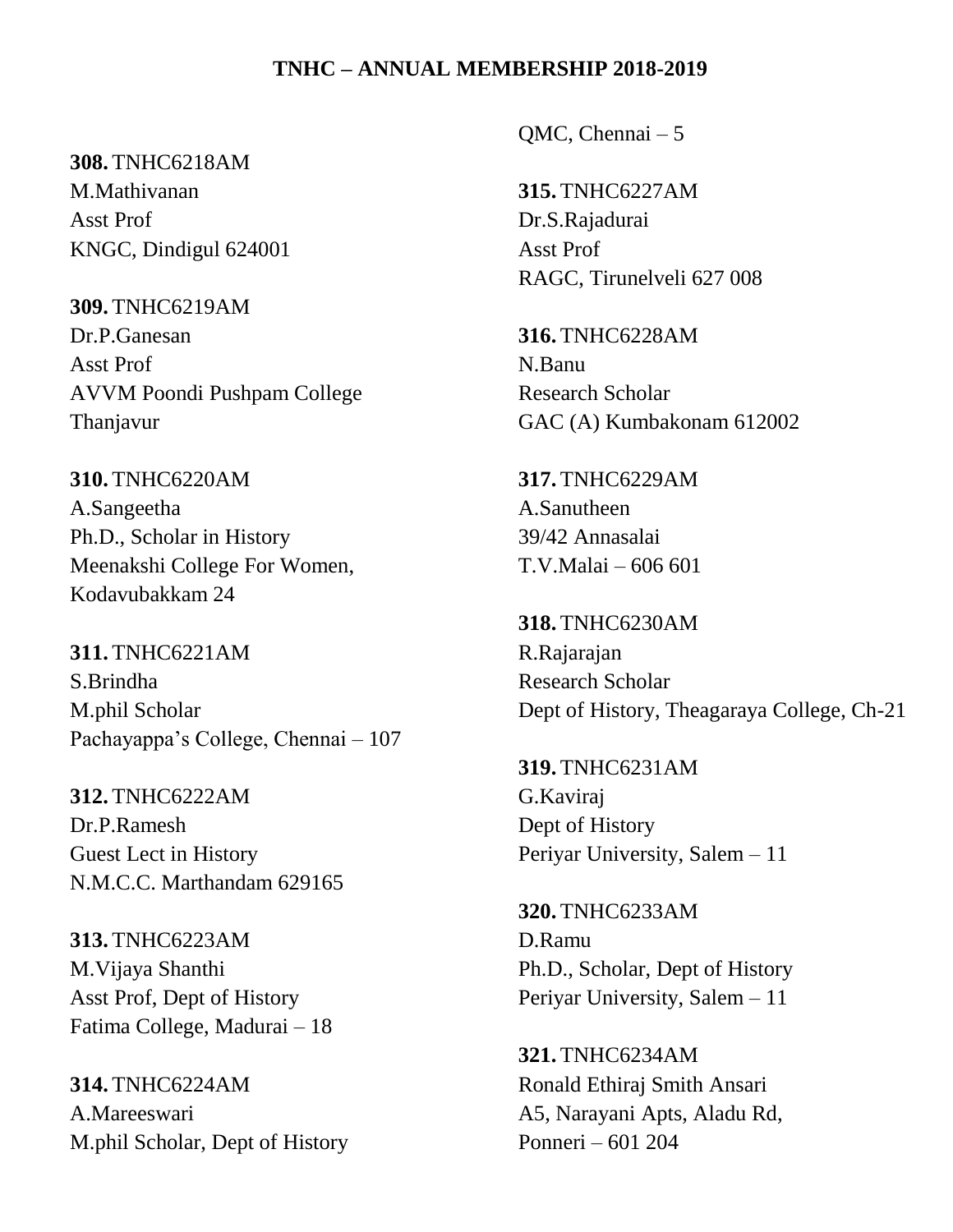**322.** TNHC6235AM V.Nataraj Research Scholar Dept of History, Periyar University Salem – 11

**323.** TNHC6236AM M.Balu O,Sowthapuram (po) Vennandur

**324.** TNHC6237AM Dr.S.Brinda Uma Maheswari Asso Prof in History, SRNM College Sottur, Virudhunagar 626 203

**325.** TNHC6238AM M.Sumathi Asst Prof Aixilium College, Vellore 632 006

**326.** TNHC6239AM PO.Chezhian Nediyam Villar post, Pallipet Thiruvallur (Dt) 631 207

**327.** TNHC6240AM Dr.Shan Eugene Palakkal Asst Prof, Dept of History Stella Maris College, Chennai – 86

**328.** TNHC6241AM Dr.Cinthia Jude Asst Prof of History Stella Maris College – 86 **329.** TNHC6242AM A.Balamurugan No.7/36 Mosque St, Pooncholai Nagar Thiruvallur –  $631$  210

**330.** TNHC6243AM N.Chitra Dept of History & T.T.M Ethiraj College, Chennai

**331.** TNHC6244AM C.Sutha 39,B, Puthur Padaiyar Kulam (po) Nanguneri, Thirunelveli 627 501

**332.** TNHC6245AM C.Jayaveeradevan Asst Prof, Dept of History Periyar University, Salem – 11

**333.** TNHC6247AM M.Raja Asst Prof Govt Arts College, Attur

**334.** TNHC6248AM V.Rajeswari Asst Prof , Meenakshi College For Women Kodambakkam, Chennai – 24

**335.** THNC6249AM P.Rajasekaran 150, Esur Vill & po, Padalam (via) Maduranthagam (T.K) Kancheepuram – 603 308